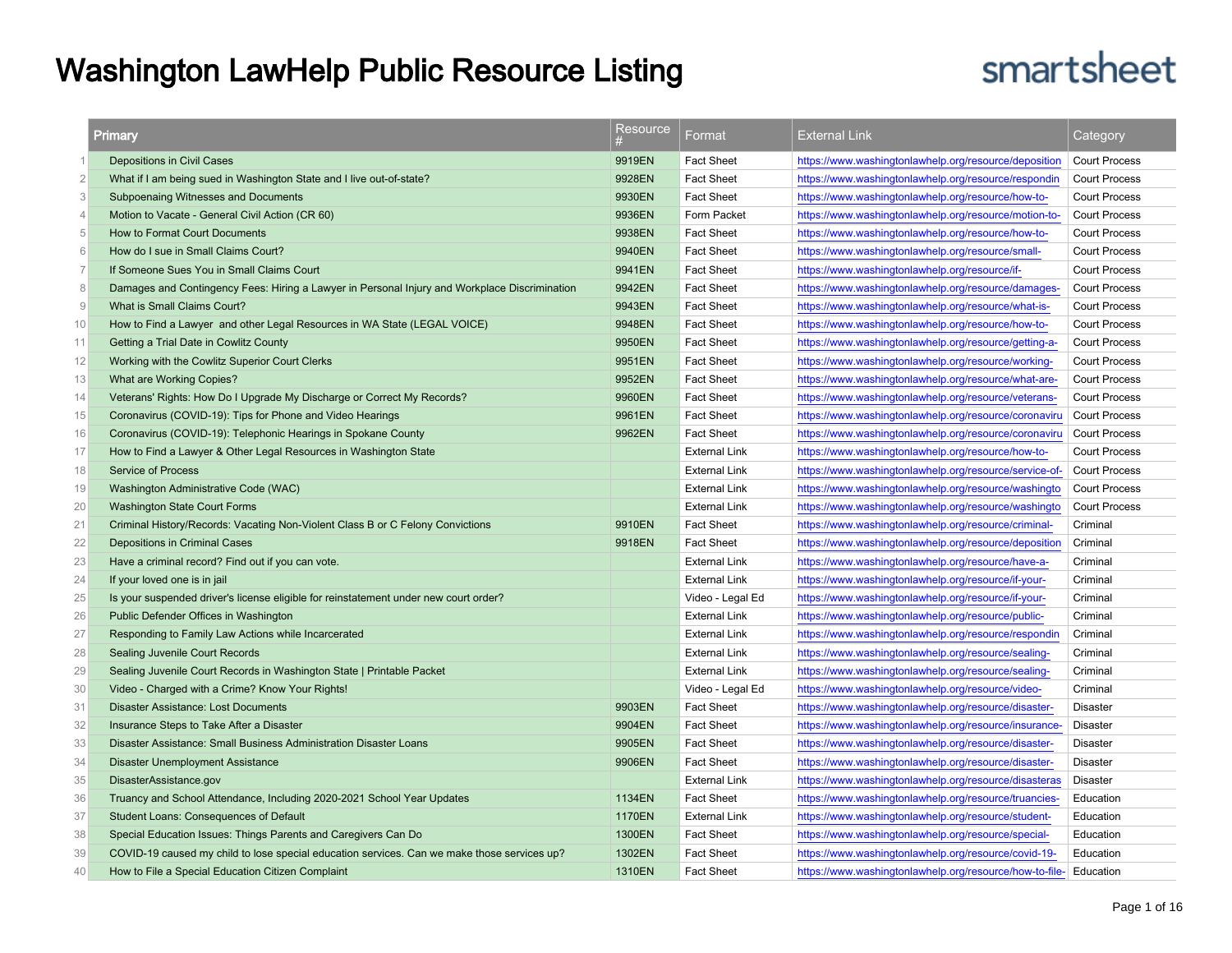|    | Primary                                                                                                | Resource | Format               | <b>External Link</b>                                    | Category   |
|----|--------------------------------------------------------------------------------------------------------|----------|----------------------|---------------------------------------------------------|------------|
| 41 | Special Education Services during Coronavirus (COVID-19) School Closures                               | 1312EN   | <b>Fact Sheet</b>    | https://www.washingtonlawhelp.org/resource/special-     | Education  |
| 42 | School Rights after a Disaster                                                                         | 1910EN   | <b>Fact Sheet</b>    | https://www.washingtonlawhelp.org/resource/school-      | Education  |
| 43 | LGBTQIA Student Rights in Public Schools (Comic)                                                       | 8500EN   | Graphic              | https://www.washingtonlawhelp.org/resource/lgbtqia-     | Education  |
| 44 | Education and Training Voucher (ETV) Program                                                           |          | External Link        | https://www.washingtonlawhelp.org/resource/education-   | Education  |
| 45 | Over 323,000 Borrowers to Receive Automatic Student Loan Discharge! Are You Eligible?                  |          | <b>External Link</b> | https://www.washingtonlawhelp.org/resource/automatic-   | Education  |
| 46 | Special Education and the Pandemic Series: Video 1- General Info and Recovery Services (English/ASL)   |          | Video - Webinar      | https://www.washingtonlawhelp.org/resource/video-       | Education  |
| 47 | Special Education and the Pandemic Series: Video 2-IEPs, Complaints and Parent stories (English/ASL)   |          | Video - Webinar      | https://www.washingtonlawhelp.org/resource/video-       | Education  |
| 48 | Video - Rights of Special Education Students: Discipline                                               |          | Video - Legal Ed     | https://www.washingtonlawhelp.org/resource/video-       | Education  |
| 49 | Video - Students with Life Threatening Conditions: School Requirements                                 |          | Video - Legal Ed     | https://www.washingtonlawhelp.org/resource/video-       | Education  |
| 50 | Video - Your Child's Rights Under the IDEA                                                             |          | Video - Legal Ed     | https://www.washingtonlawhelp.org/resource/video-       | Education  |
| 51 | Webinar: Introduction to Special Education in Washington                                               |          | Video - Webinar      | https://www.washingtonlawhelp.org/resource/special-     | Education  |
| 52 | <b>Employment Discrimination</b>                                                                       | 2100EN   | <b>Fact Sheet</b>    | https://www.washingtonlawhelp.org/resource/employme     | Employment |
| 53 | I Lost My Job. Do I Have Rights?                                                                       | 2102EN   | <b>Fact Sheet</b>    | https://www.washingtonlawhelp.org/resource/termination  | Employment |
| 54 | I lost my job. Does my employer still owe me anything? Do I owe them anything?                         | 2104EN   | <b>Fact Sheet</b>    | https://www.washingtonlawhelp.org/resource/i-lost-my-   | Employment |
| 55 | Using Small Claims Court to Recover Unpaid Wages                                                       | 2200EN   | <b>Fact Sheet</b>    | https://www.washingtonlawhelp.org/resource/how-to-      | Employment |
| 56 | Leave from Work for Survivors of Domestic Violence, Sexual Assault, or Stalking (LEGAL VOICE)          | 2502EN   | <b>Fact Sheet</b>    | https://www.washingtonlawhelp.org/resource/leave-       | Employment |
| 57 | Worker Rights & COVID-19: What you should know                                                         | 2508EN   | <b>Fact Sheet</b>    | https://www.washingtonlawhelp.org/files/C9D2EA3F-       | Employment |
| 58 | Housing: Your Rights as a Farm Worker                                                                  | 2600EN   | <b>Fact Sheet</b>    | https://www.washingtonlawhelp.org/resource/housing-     | Employment |
| 59 | Dairy Workers in State of Washington Can Now Earn Overtime                                             | 2604EN   | <b>Fact Sheet</b>    | https://www.washingtonlawhelp.org/resource/dairy-       | Employment |
| 60 | The Law on Child Labor and Agricultural Work                                                           | 2606EN   | <b>Fact Sheet</b>    | https://www.washingtonlawhelp.org/resource/the-law-     | Employment |
| 61 | Work Injuries and Your Rights                                                                          | 2608EN   | <b>Fact Sheet</b>    | https://www.washingtonlawhelp.org/resource/work-        | Employment |
| 62 | Your Rights Under the Migrant and Seasonal Agricultural Worker Protection Act                          | 2610EN   | <b>Fact Sheet</b>    | https://www.washingtonlawhelp.org/resource/your-        | Employment |
| 63 | Farmworker Covid 19 Safety Checklist for Meat Packing and Food Processing Warehouses                   | 2620EN   | Graphic              | https://www.washingtonlawhelp.org/resource/farmworke    | Employment |
| 64 | Farmworker Covid 19 Safety Checklist for Fruit and Vegetable Packing Warehouses                        | 2621EN   | Graphic              | https://www.washingtonlawhelp.org/resource/farmworke    | Employment |
| 65 | Farmworker Covid 19 Safety Checklist for Outdoor Agricultural Workers                                  | 2622EN   | Graphic              | https://www.washingtonlawhelp.org/resource/farmworke    | Employment |
| 66 | Wage booklet                                                                                           | 2904EN   | <b>Fact Sheet</b>    | https://www.washingtonlawhelp.org/resource/wage-        | Employment |
| 67 | Legal Services for Farm Workers                                                                        | 2906EN   | <b>Fact Sheet</b>    | https://www.washingtonlawhelp.org/resource/legal-       | Employment |
| 68 | <b>Getting Hired</b>                                                                                   | 2907EN   | <b>Fact Sheet</b>    | https://www.washingtonlawhelp.org/search?q=Getting+h    | Employment |
| 69 | What is Job Retaliation?                                                                               | 2909EN   | <b>Fact Sheet</b>    | https://www.washingtonlawhelp.org/resource/job-         | Employment |
| 70 | Do You Work in the Forest?                                                                             | 2910EN   | <b>Fact Sheet</b>    | https://www.washingtonlawhelp.org/resource/do-you-      | Employment |
| 71 | Farmworkers: Know Your Rights about Pesticides                                                         | 2914EN   | <b>Fact Sheet</b>    | https://www.washingtonlawhelp.org/resource/farmworke    | Employment |
| 72 | Farm Workers: If the employer does not pay you, you may file a lien on the crop or orchard you worked. | 2915EN   | <b>Fact Sheet</b>    | https://www.washingtonlawhelp.org/resource/crop-and-    | Employment |
| 73 | Compensation for Contracting COVID-19 at Work                                                          | 2916EN   | Graphic              | https://www.washingtonlawhelp.org/resource/compensat    | Employment |
| 74 | How to Enforce Your Right to Receive Minimum Wage                                                      | 2921EN   | <b>Fact Sheet</b>    | https://www.washingtonlawhelp.org/resource/how-to-      | Employment |
| 75 | Are You Owed Wages?                                                                                    | 2922EN   | <b>Fact Sheet</b>    | https://www.washingtonlawhelp.org/resource/are-you-     | Employment |
| 76 | Certificates of Discharge: Frequently Asked Questions                                                  | 2951EN   | <b>Fact Sheet</b>    | https://www.washingtonlawhelp.org/resource/certificates | Employment |
| 77 | Certificate of Restoration of Opportunity (CROP)                                                       | 2952EN   | <b>Fact Sheet</b>    | https://www.washingtonlawhelp.org/resource/certificate- | Employment |
| 78 | File a Petition for Certificate of Restoration of Opportunity                                          | 2954EN   | <b>Fact Sheet</b>    | https://www.washingtonlawhelp.org/resource/filing-a-    | Employment |
| 79 | Certificate of Parental Improvement (CPI)                                                              | 2960EN   | <b>Fact Sheet</b>    | https://www.washingtonlawhelp.org/resource/certificate- | Employment |
| 80 | Applying for a Driver's License with no Social Security Number                                         | 9349EN   | <b>Fact Sheet</b>    | https://www.washingtonlawhelp.org/resource/how-do-i-    | Employment |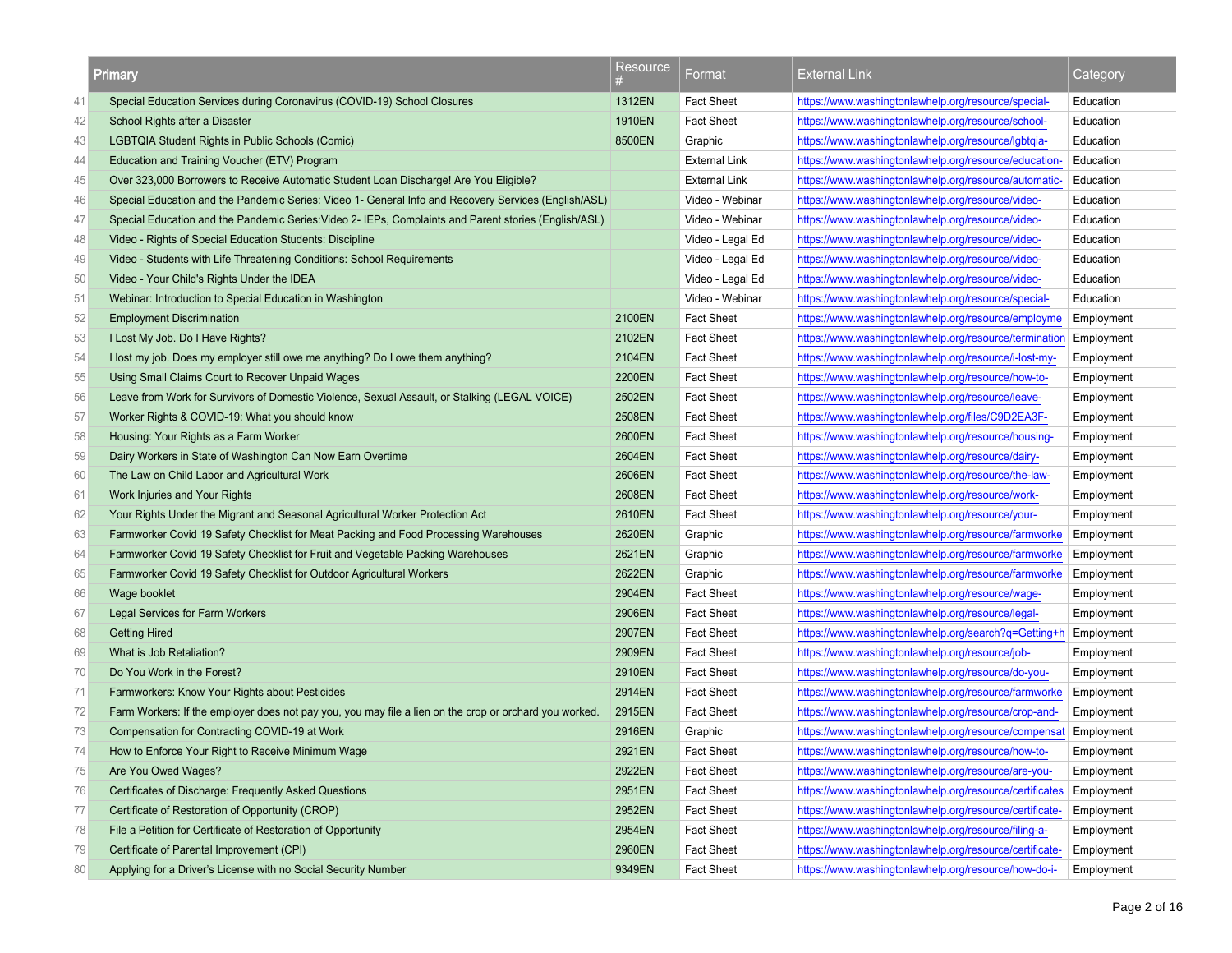|     | Primary                                                                             | Resource | Format               | <b>External Link</b>                                   | Category   |
|-----|-------------------------------------------------------------------------------------|----------|----------------------|--------------------------------------------------------|------------|
| 81  | Identity Documents for Washington Drivers' Licenses                                 | 9350EN   | <b>Fact Sheet</b>    | https://www.washingtonlawhelp.org/resource/identity-   | Employment |
| 82  | Got Unpaid Traffic Tickets? How to Avoid Getting Your Driver License Suspended      | 9354EN   | <b>Fact Sheet</b>    | https://www.washingtonlawhelp.org/resource/got-        | Employment |
| 83  | My Driver License Was Suspended. Can I Get It Back?                                 | 9356EN   | <b>Fact Sheet</b>    | https://www.washingtonlawhelp.org/resource/my-driver-  | Employment |
| 84  | <b>Employee Background Checks</b>                                                   |          | External Link        | https://www.washingtonlawhelp.org/resource/employee-   | Employment |
| 85  | <b>Employment Discrimination</b>                                                    |          | External Link        | https://www.washingtonlawhelp.org/resource/employme    | Employment |
| 86  | Help with Unemployment Benefits - WSBA Moderate Means Program                       |          | <b>External Link</b> | https://www.washingtonlawhelp.org/resource/help-with-  | Employment |
| 87  | How to Represent Yourself at an Unemployment Benefits Hearing                       |          | External Link        | https://www.washingtonlawhelp.org/resource/how-do-i-   | Employment |
| 88  | Immigrant Workers' Eligibility for Unemployment Insurance                           |          | <b>External Link</b> | https://www.washingtonlawhelp.org/resource/immigrant-  | Employment |
| 89  | Paid Family and Medical Leave and COVID-19 (Coronavirus)                            |          | <b>External Link</b> | https://www.washingtonlawhelp.org/resource/covid-19-   | Employment |
| 90  | <b>Project Help</b>                                                                 |          | External Link        | https://www.washingtonlawhelp.org/resource/project-    | Employment |
| 91  | Representing Yourself in the EEOC Process: A Guide for Pro Se Claimants             |          | <b>External Link</b> | https://www.washingtonlawhelp.org/resource/representi  | Employment |
| 92  | <b>Unemployment Benefits</b>                                                        |          | External Link        | https://www.washingtonlawhelp.org/resource/are-you-    | Employment |
| 93  | Unemployment Benefits - Free Legal Help                                             |          | External Link        | https://www.washingtonlawhelp.org/resource/covid-19-   | Employment |
| 94  | Video Series - H-2A Guest Workers in Washington State                               |          | Video - Legal Ed     | https://www.washingtonlawhelp.org/resource/video-h-    | Employment |
| 95  | Washington Paid Family & Medical Leave                                              |          | External Link        | https://www.washingtonlawhelp.org/resource/washingto   | Employment |
| 96  | Worker Rights & COVID-19: What you should know                                      |          | <b>External Link</b> | https://www.washingtonlawhelp.org/resource/worker-     | Employment |
| 97  | Which Court Can Enter Custody Orders? Frequently Asked Questions about Jurisdiction | 3102EN   | Advocate Guide       | https://www.washingtonlawhelp.org/resource/which-      | Family     |
| 98  | Guardians Ad Litem in Family Cases                                                  | 3103EN   | Form Packet          | https://www.washingtonlawhelp.org/resource/how-to-     | Family     |
| 99  | Changing a Parenting Plan/Child Custody Order                                       | 3104EN   | <b>Fact Sheet</b>    | https://www.washingtonlawhelp.org/resource/child-      | Family     |
| 100 | How to Work with GALs and Parenting Evaluators                                      | 3106EN   | <b>Fact Sheet</b>    | https://www.washingtonlawhelp.org/resource/working-    | Family     |
| 101 | Contempt of Court in Family Law Cases                                               | 3107EN   | <b>Fact Sheet</b>    | https://www.washingtonlawhelp.org/resource/contempt-   | Family     |
| 102 | Guardian Ad Litem Report: The basics and how to respond                             | 3111EN   | <b>Fact Sheet</b>    | https://www.washingtonlawhelp.org/resource/when-you-   | Family     |
| 103 | If you have been served with a contempt motion                                      | 3112EN   | <b>Fact Sheet</b>    | https://www.washingtonlawhelp.org/resource/if-you-     | Family     |
| 104 | What Happens to My Kids if I am Sick or Die?                                        | 3115EN   | <b>Fact Sheet</b>    | https://www.washingtonlawhelp.org/resource/what-       | Family     |
| 105 | Your Family Law Case: If You Cannot Afford the GAL Fee                              | 3117EN   | <b>Fact Sheet</b>    | https://www.washingtonlawhelp.org/resource/your-       | Family     |
| 106 | Child Protective Services (CPS) and Dependency Actions                              | 3120EN   | <b>Fact Sheet</b>    | https://www.washingtonlawhelp.org/resource/child-      | Family     |
| 107 | Options for Grandparents and Other Nonparental Caregivers (LEGAL VOICE)             | 3126EN   | Advocate Guide       | https://www.washingtonlawhelp.org/resource/options-    | Family     |
| 108 | Non-Parent Custody is Changing to Minor Guardianship                                | 3128EN   | <b>Fact Sheet</b>    | https://www.washingtonlawhelp.org/resource/non-        | Family     |
| 109 | Getting Your Paperwork Ready So You Can Get Help with Your Family Law Case          | 3130EN   | <b>Fact Sheet</b>    | https://www.washingtonlawhelp.org/resource/tips-on-    | Family     |
| 110 | New Minor Guardianship Law Effective January 1, 2021 RCW 11.130 FAQs                | 3131EN   | <b>Fact Sheet</b>    | https://www.snohomishcountywa.gov/DocumentCenter/      | Family     |
| 111 | Questions and Answers about Washington's Relocation Law                             | 3135EN   | <b>Fact Sheet</b>    | https://www.washingtonlawhelp.org/resource/questions-  | Family     |
| 112 | Change a Nonparent Custody Order to Get Your Children Back                          | 3151EN   | <b>Fact Sheet</b>    | https://www.washingtonlawhelp.org/resource/change-a-   | Family     |
| 113 | Washington's Non-Parent Visitation Rights                                           | 3152EN   | <b>Fact Sheet</b>    | https://www.washingtonlawhelp.org/resource/washingto   | Family     |
| 114 | Divorce: General Info                                                               | 3200EN   | <b>Fact Sheet</b>    | https://www.washingtonlawhelp.org/resource/general-    | Family     |
| 115 | Helping Children Deal with Divorce                                                  | 3207EN   | <b>Fact Sheet</b>    | https://www.washingtonlawhelp.org/resource/tips-for-   | Family     |
| 116 | Family Law: Get a Continuance of Your Hearing                                       | 3208EN   | <b>Fact Sheet</b>    | https://www.washingtonlawhelp.org/resource/family-law- | Family     |
| 117 | Getting Ready for a Hearing or a Trial                                              | 3210EN   | <b>Fact Sheet</b>    | https://www.washingtonlawhelp.org/resource/basic-tips- | Family     |
| 118 | Divorcing Someone in the Military                                                   | 3216EN   | <b>Fact Sheet</b>    | https://www.washingtonlawhelp.org/resource/divorcing-  | Family     |
| 119 | Mediation: Should I Use It?                                                         | 3226EN   | <b>Fact Sheet</b>    | https://www.washingtonlawhelp.org/resource/mediation-  | Family     |
| 120 | Parenting Plans: General Info                                                       | 3230EN   | <b>Fact Sheet</b>    | https://www.washingtonlawhelp.org/resource/parenting-  | Family     |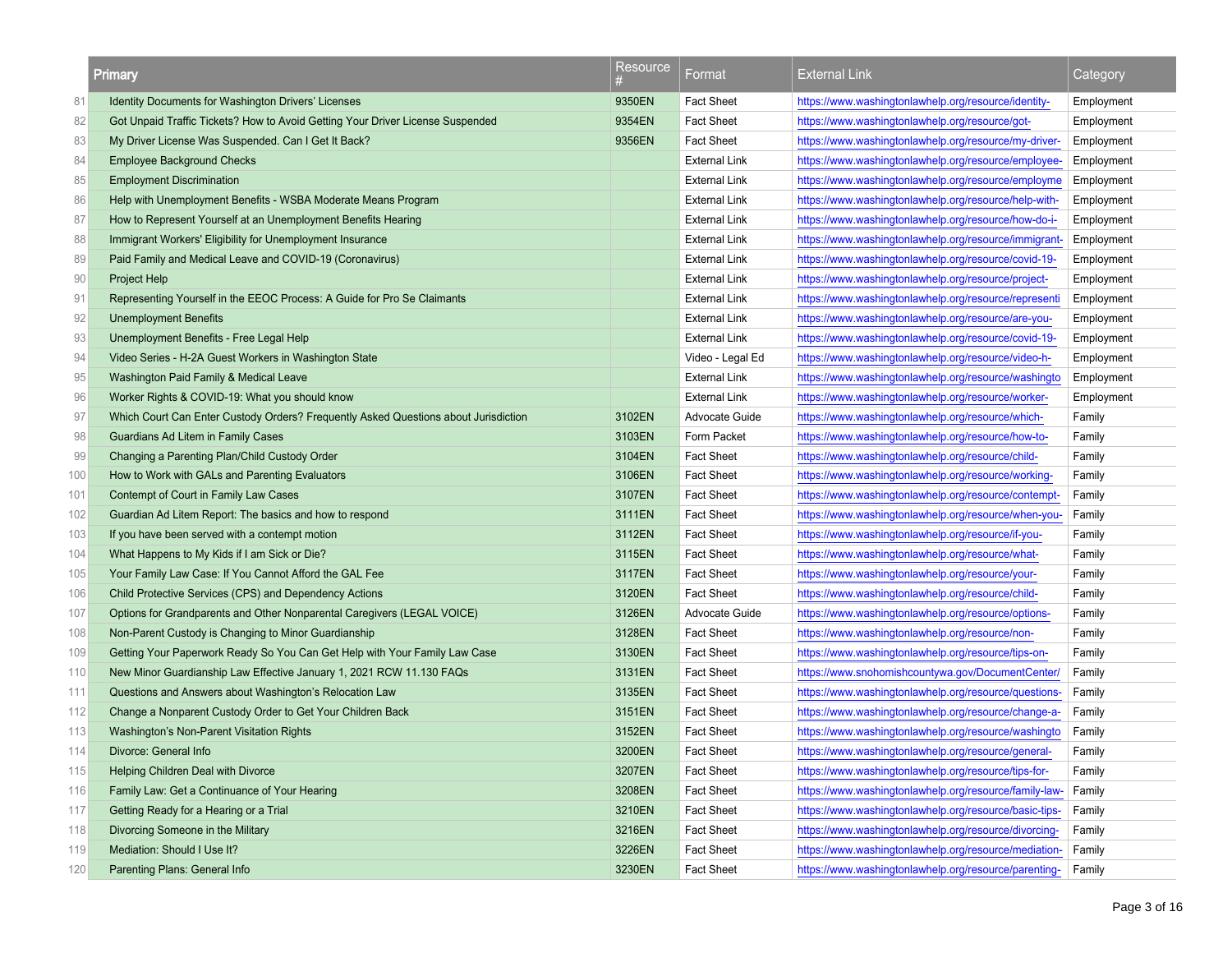|     | Primary                                                                                 | Resource | Format            | <b>External Link</b>                                  | Category |
|-----|-----------------------------------------------------------------------------------------|----------|-------------------|-------------------------------------------------------|----------|
| 121 | Veterans: Divorce and Military Benefits                                                 | 3232EN   | <b>Fact Sheet</b> | https://www.washingtonlawhelp.org/resource/veterans-  | Family   |
| 122 | Military Service and Parenting Plan Modifications: Your Rights in Washington State      | 3233EN   | <b>Fact Sheet</b> | https://www.washingtonlawhelp.org/resource/military-  | Family   |
| 123 | Enforcing Your Divorce Decree: Money and Property Issues                                | 3234EN   | <b>Fact Sheet</b> | https://www.washingtonlawhelp.org/resource/enforcing- | Family   |
| 124 | After your divorce: Filing a motion to get your vehicle in your name                    | 3235EN   | <b>Fact Sheet</b> | https://www.washingtonlawhelp.org/resource/filing-a-  | Family   |
| 125 | Pregnancy and Divorce (Legal Voice)                                                     | 3236EN   | <b>Fact Sheet</b> | https://www.washingtonlawhelp.org/resource/pregnancy  | Family   |
| 126 | Divorce and Future Retirement Benefits (LEGAL VOICE)                                    | 3238EN   | <b>Fact Sheet</b> | https://www.legalvoice.org/divorce-future-retirement- | Family   |
| 127 | Divorce and Other Options for Ending Your Marriage with Children in Washington State    | 3240EN   | <b>Fact Sheet</b> | https://www.washingtonlawhelp.org/resource/ending-    | Family   |
| 128 | Divorce and Other Options for Ending Your Marriage without Children in Washington State | 3241EN   | <b>Fact Sheet</b> | https://www.washingtonlawhelp.org/resource/ending-    | Family   |
| 129 | You have Been Served with Divorce Papers                                                | 3242EN   | <b>Fact Sheet</b> | https://www.washingtonlawhelp.org/resource/you-have-  | Family   |
| 130 | Getting a Divorce: Dividing Property & Debts                                            | 3243EN   | <b>Fact Sheet</b> | https://www.washingtonlawhelp.org/resource/getting-a- | Family   |
| 131 | Changing Your Legal Separation to a Divorce                                             | 3252EN   | <b>Fact Sheet</b> | https://www.washingtonlawhelp.org/resource/legal-     | Family   |
| 132 | Legal Separation: General Info                                                          | 3253EN   | <b>Fact Sheet</b> | https://www.washingtonlawhelp.org/resource/legal-     | Family   |
| 133 | Parenting Plans, Visitation & COVID-19 in Washington State                              | 3280EN   | <b>Fact Sheet</b> | https://www.washingtonlawhelp.org/resource/parenting- | Family   |
| 134 | COVID-19 and Child Support in Washington State                                          | 3283EN   | <b>Fact Sheet</b> | https://www.washingtonlawhelp.org/resource/covid-19-  | Family   |
| 135 | Do-it-Yourself Family Law Forms - Washington Forms Online (WFO)                         | 3290EN   | <b>Fact Sheet</b> | https://www.washingtonlawhelp.org/resource/washingto  | Family   |
| 136 | Withdraw an Agreement to Join Petition (Joinder) in a Family Law Case                   | 3298EN   | <b>Fact Sheet</b> | https://www.washingtonlawhelp.org/resource/how-to-    | Family   |
| 137 | Your Child with Disabilities is Turning 18                                              | 3303EN   | <b>Fact Sheet</b> | https://www.washingtonlawhelp.org/resource/what-to-   | Family   |
| 138 | Alternatives to Guardianship: Supported Decision Making Agreements (SDM)                | 3306EN   | <b>Fact Sheet</b> | https://www.washingtonlawhelp.org/resource/supported- | Family   |
| 139 | Name Change                                                                             | 3400EN   | <b>Fact Sheet</b> | https://www.washingtonlawhelp.org/resource/name-      | Family   |
| 140 | Parentage and Parenting Plans                                                           | 3601EN   | <b>Fact Sheet</b> | https://www.washingtonlawhelp.org/resource/parentage- | Family   |
| 141 | How Do I Request a Copy of my Washington State Acknowledgment of Parentage?             | 3612EN   | <b>Fact Sheet</b> | https://www.washingtonlawhelp.org/resource/how-do-i-  | Family   |
| 142 | I Was Served with Parentage (or Petition for Parenting Plan or Child Support) Papers    | 3614EN   | <b>Fact Sheet</b> | https://www.washingtonlawhelp.org/resource/i-was-     | Family   |
| 143 | Child Support and License Suspension                                                    | 3809EN   | <b>Fact Sheet</b> | https://www.washingtonlawhelp.org/resource/what-to-   | Family   |
| 144 | Do You Owe Child Support?                                                               | 3810EN   | <b>Fact Sheet</b> | https://www.washingtonlawhelp.org/resource/do-you-    | Family   |
| 145 | How Can I Collect Child Support?                                                        | 3812EN   | <b>Fact Sheet</b> | https://www.washingtonlawhelp.org/resource/how-can-i- | Family   |
| 146 | Change Your Child Support Court Order                                                   | 3814EN   | <b>Fact Sheet</b> | https://www.washingtonlawhelp.org/resource/changing-  | Family   |
| 147 | How is Child Support Set? (includes the Child Support Schedule)                         | 3816EN   | <b>Fact Sheet</b> | https://www.washingtonlawhelp.org/resource/understan  | Family   |
| 148 | Getting Child Support After High School                                                 | 3818EN   | <b>Fact Sheet</b> | https://www.washingtonlawhelp.org/resource/changing-  | Family   |
| 149 | Asking DCS to Review Your Child Support Case for Modification                           | 3821EN   | <b>Fact Sheet</b> | https://www.washingtonlawhelp.org/resource/changing-  | Family   |
| 150 | What if an incarcerated parent has no income or assets to pay child support?            | 3830EN   | <b>Fact Sheet</b> | https://www.washingtonlawhelp.org/resource/child-     | Family   |
| 151 | "Doing Discovery" in Family Law Cases: Interrogatories and Requests for Production      | 3900EN   | <b>Fact Sheet</b> | https://www.washingtonlawhelp.org/resource/how-do-i-  | Family   |
| 152 | <b>Living Together Contracts</b>                                                        | 3909EN   | <b>Fact Sheet</b> | https://www.washingtonlawhelp.org/resource/living-    | Family   |
| 153 | Getting Ready for a Settlement Conference                                               | 3911EN   | <b>Fact Sheet</b> | https://www.washingtonlawhelp.org/resource/how-to-    | Family   |
| 154 | Washington Parenting Law for Unmarried Couples                                          | 3912EN   | <b>Fact Sheet</b> | https://www.washingtonlawhelp.org/resource/washingto  | Family   |
| 155 | Washington Property Law for Unmarried Couples                                           | 3913EN   | <b>Fact Sheet</b> | https://www.washingtonlawhelp.org/resource/washingto  | Family   |
| 156 | How to Become a Legal Parent in Washington (Legal Voice)                                | 3914EN   | <b>Fact Sheet</b> | https://www.legalvoice.org/become-legal-parent-wa     | Family   |
| 157 | How to Write a Declaration in a Family Law Case                                         | 3917EN   | <b>Fact Sheet</b> | https://www.washingtonlawhelp.org/resource/how-to-    | Family   |
| 158 | Register an Out-of-State Custody Order in Washington                                    | 3940EN   | <b>Fact Sheet</b> | https://www.washingtonlawhelp.org/resource/how-do-i-  | Family   |
| 159 | File a Petition to Enforce an Out-of-State Custody Order                                | 3942EN   | <b>Fact Sheet</b> | https://www.washingtonlawhelp.org/resource/filing-a-  | Family   |
| 160 | Spokane County Superior Court: Your Domestic Violence Protection Order during COVID-19  | 3970EN   | <b>Fact Sheet</b> | https://www.washingtonlawhelp.org/resource/spokane-   | Family   |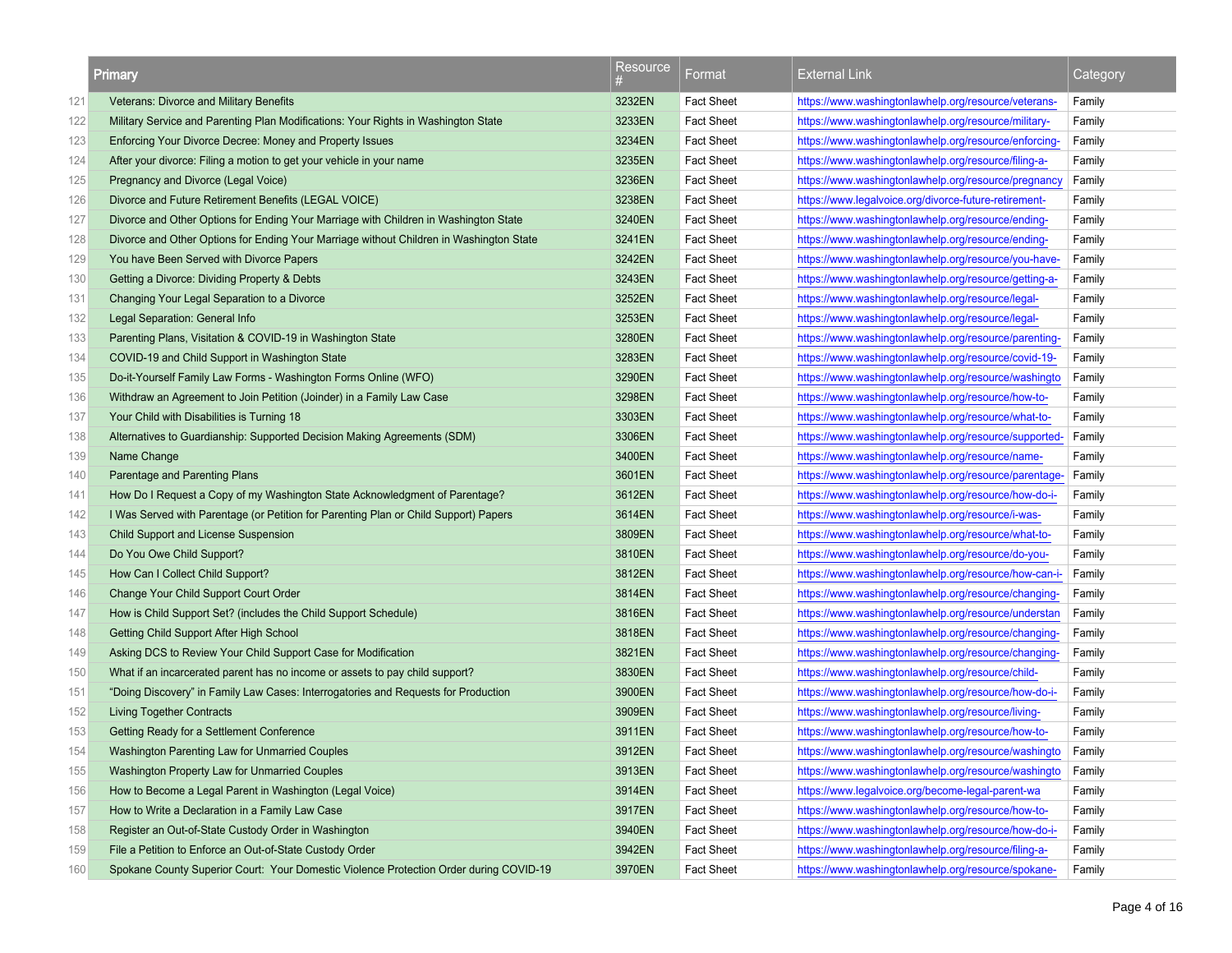|     | <b>Primary</b>                                                                                     | Resource | Format               | <b>External Link</b>                                    | Category                 |
|-----|----------------------------------------------------------------------------------------------------|----------|----------------------|---------------------------------------------------------|--------------------------|
| 161 | How to Find and Use the Do-It-Yourself Forms on Washington Forms Online (WFO video)                | 3981EN   | Video - Legal Ed     | https://www.washingtonlawhelp.org/resource/washingto    | Family                   |
| 162 | Someone is trying to get guardianship of my kids                                                   | 4405EN   | <b>Fact Sheet</b>    | https://www.washingtonlawhelp.org/resource/faq-         | Family                   |
| 163 | Family Law Live Series: Video 1- Breaking Up with Kids                                             |          | Video - Legal Ed     | https://www.washingtonlawhelp.org/resource/video-fll-   | Family                   |
| 164 | Family Law Live Series: Video 2- Celebrating Holidays When You Have Kids ( In English)             |          | Video - Legal Ed     | https://www.washingtonlawhelp.org/resource/video-fll-   | Family                   |
| 165 | How to Become a Legal Parent in Washington                                                         |          | <b>External Link</b> | https://www.washingtonlawhelp.org/resource/parenting-   | Family                   |
| 166 | <b>LGBTQ Safety &amp; Victimization</b>                                                            |          | <b>External Link</b> | https://www.washingtonlawhelp.org/resource/lgbtq-       | Family                   |
| 167 | New Minor Guardianship Law Effective January 1, 2021 RCW 11.130 FAQs                               |          | <b>External Link</b> | https://www.washingtonlawhelp.org/resource/new-         | Family                   |
| 168 | Protective Parenting Plans (Part 1 and 2)                                                          |          | Video - Webinar      | https://www.washingtonlawhelp.org/resource/webinar-     | Family                   |
| 169 | Power of Attorney (POA) for Parents                                                                | 3105EN   | Form Packet          | https://www.washingtonlawhelp.org/resource/power-of-    | <b>Family Law Packet</b> |
| 170 | File a Motion for Contempt: Family Law Cases                                                       | 3108EN   | Form Packet          | https://www.washingtonlawhelp.org/resource/filing-a-    | Family Law Packet        |
| 171 | Respond to a Motion for Contempt: Family Law Cases                                                 | 3110EN   | Form Packet          | https://www.washingtonlawhelp.org/resource/respondin    | <b>Family Law Packet</b> |
| 172 | The Other Parent has Taken My Child                                                                | 3118EN   | Form Packet          | https://www.washingtonlawhelp.org/resource/the-other-   | <b>Family Law Packet</b> |
| 173 | Filing a Petition for Writ of Habeas Corpus                                                        | 3119EN   | Form Packet          | https://www.washingtonlawhelp.org/resource/filing-a-    | <b>Family Law Packet</b> |
| 174 | Get a Court Order for the Surrender of Weapons: Family Law Cases                                   | 3121EN   | Form Packet          | https://www.washingtonlawhelp.org/resource/child-       | Family Law Packet        |
| 175 | Instructions for Filing to End a Guardianship or Nonparent Custody Order to Get Your Children Back | 3127EN   | Form Packet          | https://www.washingtonlawhelp.org/resource/file-to-end- | <b>Family Law Packet</b> |
| 176 | Following Washington's Relocation Law                                                              | 3132EN   | Form Packet          | https://www.washingtonlawhelp.org/resource/self-help-   | <b>Family Law Packet</b> |
| 177 | Objecting When the Other Parent Wants to Move with the Child                                       | 3133EN   | Form Packet          | https://www.washingtonlawhelp.org/resource/self-help-   | <b>Family Law Packet</b> |
| 178 | Get an Ex Parte Order to Move with Your Children                                                   | 3134EN   | Form Packet          | https://www.washingtonlawhelp.org/resource/self-help-   | <b>Family Law Packet</b> |
| 179 | You Have Been Served with a Petition for Visits                                                    | 3153EN   | Form Packet          | https://www.washingtonlawhelp.org/resource/you-have-    | Family Law Packet        |
| 180 | How to Serve the Other Party in a Family Law Case                                                  | 3201EN   | Form Packet          | https://www.washingtonlawhelp.org/resource/how-to-      | <b>Family Law Packet</b> |
| 181 | File for Divorce                                                                                   | 3202EN   | Form Packet          | https://www.washingtonlawhelp.org/resource/divorce-     | <b>Family Law Packet</b> |
| 182 | <b>Respond to Divorce</b>                                                                          | 3203EN   | Form Packet          | https://www.washingtonlawhelp.org/resource/respondin    | Family Law Packet        |
| 183 | Ask the Court to Waive Your Filing Fee                                                             | 3204EN   | Form Packet          | https://www.washingtonlawhelp.org/resource/fee-waiver-  | <b>Family Law Packet</b> |
| 184 | Finalize a Divorce by Default                                                                      | 3205EN   | Form Packet          | https://www.washingtonlawhelp.org/resource/finishing-   | Family Law Packet        |
| 185 | File for Change of Venue in a Family Law Case                                                      | 3206EN   | Form Packet          | https://www.washingtonlawhelp.org/resource/filing-a-    | <b>Family Law Packet</b> |
| 186 | Make a Parenting Plan                                                                              | 3209EN   | Form Packet          | https://www.washingtonlawhelp.org/resource/parenting-   | <b>Family Law Packet</b> |
| 187 | <b>Child Support Worksheets and Order</b>                                                          | 3213EN   | Form Packet          | https://www.washingtonlawhelp.org/resource/child-       | <b>Family Law Packet</b> |
| 188 | Ask for Immediate Restraining Orders: Divorce Cases                                                | 3214EN   | Form Packet          | https://www.washingtonlawhelp.org/resource/filing-a-    | <b>Family Law Packet</b> |
| 189 | Motion to Vacate a Judgment/Order in a Family Law Case (CR 60)                                     | 3215EN   | Form Packet          | https://www.washingtonlawhelp.org/resource/motion-to-   | <b>Family Law Packet</b> |
| 190 | Ask for Temporary Family Law Orders: Divorce Cases                                                 | 3217EN   | Form Packet          | https://www.washingtonlawhelp.org/resource/filing-a-    | <b>Family Law Packet</b> |
| 191 | Serving Papers on the State                                                                        | 3218EN   | Form Packet          | https://www.washingtonlawhelp.org/resource/how-to-      | <b>Family Law Packet</b> |
| 192 | Dismiss a Divorce                                                                                  | 3219EN   | Form Packet          | https://www.washingtonlawhelp.org/resource/dismissing   | <b>Family Law Packet</b> |
| 193 | Service by Certified Mail or Fact Sheet                                                            | 3220EN   | Form Packet          | https://www.washingtonlawhelp.org/resource/service-by-  | <b>Family Law Packet</b> |
| 194 | File a Motion to Adjust a Child Support Order                                                      | 3221EN   | Form Packet          | https://www.washingtonlawhelp.org/resource/filing-a-    | Family Law Packet        |
| 195 | Respond to Motions for Temporary Family Law Orders or Immediate Restraining Orders: Divorce Cases  | 3222EN   | Form Packet          | https://www.washingtonlawhelp.org/resource/respondin    | <b>Family Law Packet</b> |
| 196 | Respond to a Motion to Adjust a Child Support Order                                                | 3223EN   | Form Packet          | https://www.washingtonlawhelp.org/resource/respondin    | Family Law Packet        |
| 197 | File a Petition to Modify a Child Support Court Order                                              | 3224EN   | Form Packet          | https://www.washingtonlawhelp.org/resource/filing-a-    | <b>Family Law Packet</b> |
| 198 | Respond to a Petition to Modify a Child Support Court Order                                        | 3228EN   | Form Packet          | https://www.washingtonlawhelp.org/resource/respondin    | <b>Family Law Packet</b> |
| 199 | Finalize a Modification of a Child Support Court Order                                             | 3229EN   | Form Packet          | https://www.washingtonlawhelp.org/resource/finishing-a- | Family Law Packet        |
| 200 | File a Motion for Attorney Fees in a Divorce Case                                                  | 3248EN   | Form Packet          | https://www.washingtonlawhelp.org/resource/filing-a-    | Family Law Packet        |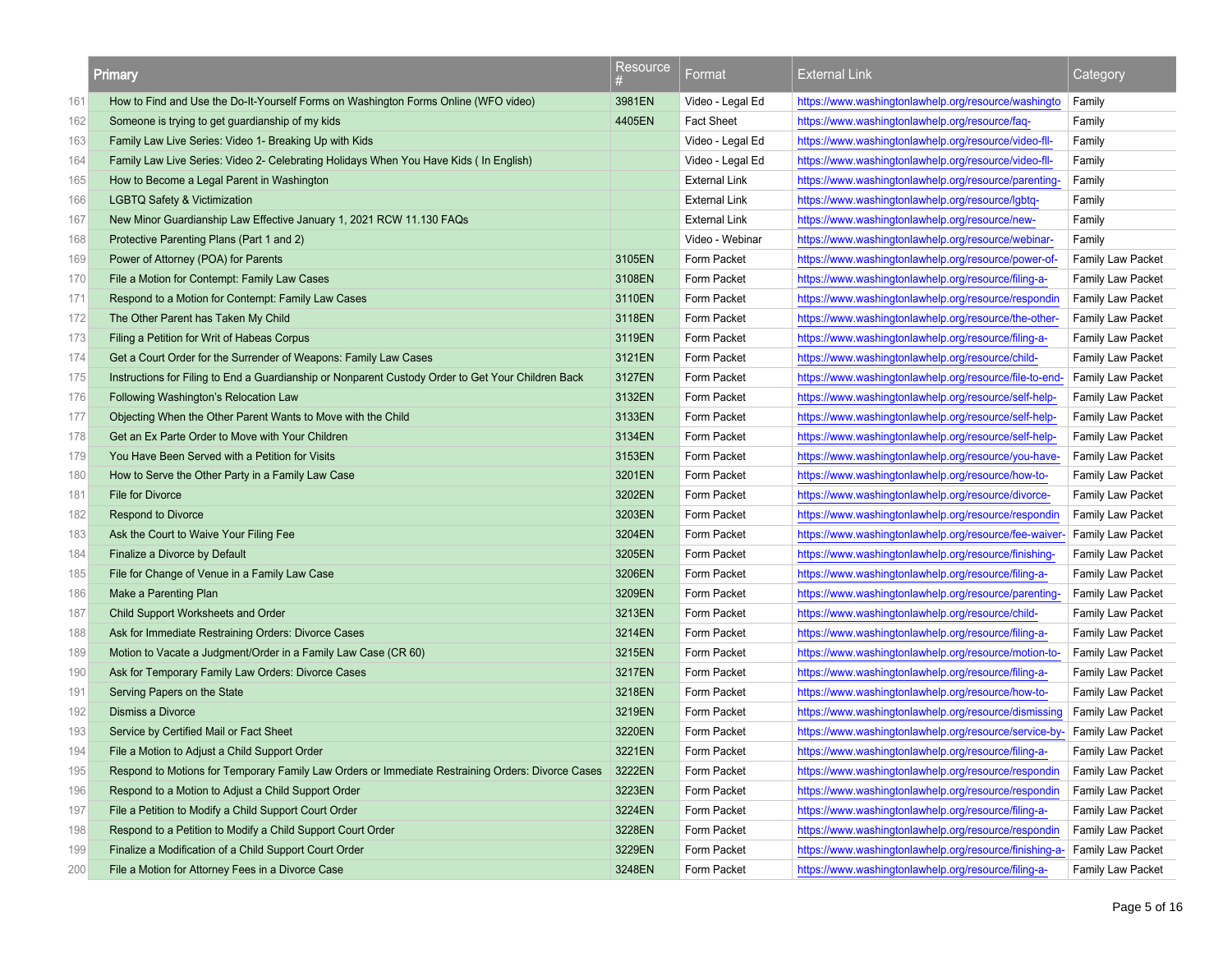|     | Primary                                                                                                     | Resource | Format               | <b>External Link</b>                                    | Category                 |
|-----|-------------------------------------------------------------------------------------------------------------|----------|----------------------|---------------------------------------------------------|--------------------------|
| 201 | Finalize a Divorce without Children by Agreement (includes Restraining Orders)                              | 3249EN   | Form Packet          | https://www.washingtonlawhelp.org/resource/finalizing-  | <b>Family Law Packet</b> |
| 202 | Finalize a Divorce (without children or Restraining Orders) by Agreement                                    | 3250EN   | Form Packet          | https://www.washingtonlawhelp.org/resource/finishing-   | <b>Family Law Packet</b> |
| 203 | Finalize a Divorce (with children) by Agreement                                                             | 3251EN   | Form Packet          | https://www.washingtonlawhelp.org/resource/finishing-   | Family Law Packet        |
| 204 | File a Petition to Change a Parenting Plan, Residential Schedule, or Custody Order                          | 3260EN   | Form Packet          | https://www.washingtonlawhelp.org/resource/filing-a-    | <b>Family Law Packet</b> |
| 205 | Respond to a Petition to Change a Parenting Plan, Residential Schedule, or Custody Order                    | 3261EN   | Form Packet          | https://www.washingtonlawhelp.org/resource/respondin    | <b>Family Law Packet</b> |
| 206 | Finalize a Petition to Change a Parenting Plan, Residential Schedule or Custody Order                       | 3262EN   | Form Packet          | https://www.washingtonlawhelp.org/resource/finishing-   | <b>Family Law Packet</b> |
| 207 | Ask for Immediate Restraining Orders: Petition to Change Parenting Plan Cases                               | 3263EN   | Form Packet          | https://www.washingtonlawhelp.org/resource/ask-for-     | Family Law Packet        |
| 208 | Ask for Temporary Family Law Orders: Petition to Change Parenting Plan Cases                                | 3264EN   | Form Packet          | https://www.washingtonlawhelp.org/resource/ask-for-     | <b>Family Law Packet</b> |
| 209 | File a Petition for a Parenting Plan, Residential Schedule and/or Child Support: Parentage Cases            | 3602EN   | Form Packet          | https://www.washingtonlawhelp.org/resource/petition-    | <b>Family Law Packet</b> |
| 210 | File an Agreed Petition for a Parenting Plan, Residential Schedule or Child Support: Parentage Cases        | 3603EN   | Form Packet          | https://www.washingtonlawhelp.org/resource/filing-an-   | <b>Family Law Packet</b> |
| 211 | Respond to a Petition for a Parenting Plan, Residential Schedule and/or Child Support: Parentage Cases      | 3605EN   | Form Packet          | https://www.washingtonlawhelp.org/resource/respondin    | <b>Family Law Packet</b> |
| 212 | Finalize a Petition for a Parenting Plan, Residential Schedule and/or Child Support: Parentage Cases        | 3606EN   | Form Packet          | https://www.washingtonlawhelp.org/resource/finishing-   | <b>Family Law Packet</b> |
| 213 | Ask for Temporary Family Law Orders: Parentage Cases                                                        | 3607EN   | Form Packet          | https://www.washingtonlawhelp.org/resource/filing-a-    | <b>Family Law Packet</b> |
| 214 | Ask for Immediate Restraining Orders: Parentage Cases                                                       | 3608EN   | Form Packet          | https://www.washingtonlawhelp.org/resource/filing-a-    | <b>Family Law Packet</b> |
| 215 | File a Motion for a Parenting Plan or Residential Schedule: Parentage Has Been Established in the Past      | 3610EN   | Form Packet          | https://www.washingtonlawhelp.org/resource/filing-a-    | <b>Family Law Packet</b> |
| 216 | File a Petition to Decide Parentage                                                                         | 3620EN   | Form Packet          | https://www.washingtonlawhelp.org/resource/filing-a-    | <b>Family Law Packet</b> |
| 217 | Respond to a Petition to Decide Parentage                                                                   | 3621EN   | Form Packet          | https://www.washingtonlawhelp.org/resource/respondin    | <b>Family Law Packet</b> |
| 218 | Finalize a Petition to Decide Parentage                                                                     | 3625EN   | Form Packet          | https://www.washingtonlawhelp.org/resource/finishing-   | <b>Family Law Packet</b> |
| 219 | Parentage Cases: Filing a Motion for Genetic Testing                                                        | 3640EN   | Form Packet          | https://www.washingtonlawhelp.org/resource/parentage-   | <b>Family Law Packet</b> |
| 220 | Parentage Cases: You were Raped and got Pregnant. Now you are the Respondent in a Parentage                 | 3661EN   | Form Packet          | https://www.washingtonlawhelp.org/resource/parentage-   | <b>Family Law Packet</b> |
| 221 | File a Petition to Stop Parentage Cases Based on Sexual Assault:                                            | 3662EN   | Form Packet          | https://www.washingtonlawhelp.org/resource/filing-a-    | <b>Family Law Packet</b> |
| 222 | File a Motion for Revision in a Family Law Case                                                             | 3901EN   | Form Packet          | https://www.washingtonlawhelp.org/resource/filing-a-    | <b>Family Law Packet</b> |
| 223 | King County Habeas Corpus Forms                                                                             |          | <b>External Link</b> | https://www.washingtonlawhelp.org/resource/king-        | Family Law Packet        |
| 224 | Questions and Answers on the COPES Program (Solid Ground)                                                   | 5102EN   | <b>Fact Sheet</b>    | https://www.washingtonlawhelp.org/resource/questions-   | Health                   |
| 225 | The Medically Needy "Spenddown" Program: Medicaid for Adults 65 and Older or Disabled who Don't             | 5104EN   | <b>Fact Sheet</b>    | https://www.washingtonlawhelp.org/resource/the-         | Health                   |
| 226 | Exception to Rule (ETR): Washington Apple Health                                                            | 5105EN   | <b>Fact Sheet</b>    | https://www.washingtonlawhelp.org/resource/exception-   | Health                   |
| 227 | Question and Answers on Applications for Long-Term Care Services and Supports (Solid Ground)                | 5106EN   | <b>Fact Sheet</b>    | https://www.washingtonlawhelp.org/resource/question-    | Health                   |
| 228 | Apple Health Managed Care and Your Rights: Medicaid in Washington State (NoHLA)                             | 5111EN   | <b>Fact Sheet</b>    | https://www.washingtonlawhelp.org/resource/apple-       | Health                   |
| 229 | Billing and Medicaid (Apple Health)                                                                         | 5112EN   | <b>Fact Sheet</b>    | https://www.washingtonlawhelp.org/resource/billing-and- | Health                   |
| 230 | Apple Health Grievances and Appeals: if You Disagree with your Apple Health Managed Care Plan or            | 5113EN   | <b>Fact Sheet</b>    | https://www.washingtonlawhelp.org/resource/apple-       | Health                   |
| 231 | Q & A on Medicaid for Nursing Home Residents (Solid Ground)                                                 | 5170EN   | <b>Fact Sheet</b>    | https://www.washingtonlawhelp.org/resource/questions-   | Health                   |
| 232 | Questions and Answers on the Tailored Supports for Older Adults (TSOA) and Medicaid Alternative Care 5171EN |          | <b>Fact Sheet</b>    | https://www.washingtonlawhelp.org/resource/questions-   | Health                   |
| 233 | Estate Recovery for Medical Services Paid for by the State                                                  | 5172EN   | <b>Fact Sheet</b>    | https://www.washingtonlawhelp.org/resource/estate-      | Health                   |
| 234 | I am going to jail or prison. What about my Social Security and health care?                                | 5190EN   | <b>Fact Sheet</b>    | https://www.washingtonlawhelp.org/resource/i-am-        | Health                   |
| 235 | Disabled and Leaving Prison: Starting or Restarting Social Security Disability Benefits and Health Care     | 5192EN   | <b>Fact Sheet</b>    | https://www.washingtonlawhelp.org/resource/disabled-    | Health                   |
| 236 | The Nursing Home Wants to Discharge Me                                                                      | 5202EN   | <b>Fact Sheet</b>    | https://www.washingtonlawhelp.org/resource/the-         | Health                   |
| 237 | Coronavirus (COVID-19): Rules for Nursing Homes                                                             | 5204EN   | <b>Fact Sheet</b>    | https://www.washingtonlawhelp.org/resource/coronaviru   | Health                   |
| 238 | Medicare Savings Programs: Help Paying For Medicare Costs                                                   | 5210EN   | <b>Fact Sheet</b>    | https://www.washingtonlawhelp.org/resource/qmb-slmb-    | Health                   |
| 239 | Medicare and Hospital Discharges                                                                            | 5212EN   | <b>Fact Sheet</b>    | https://www.washingtonlawhelp.org/resource/medicare-    | Health                   |
| 240 | Apple Health for Kids Program: Responding to DSHS Requests for Immigration and Citizenship                  | 5310EN   | <b>Fact Sheet</b>    | https://www.washingtonlawhelp.org/resource/apple-       | Health                   |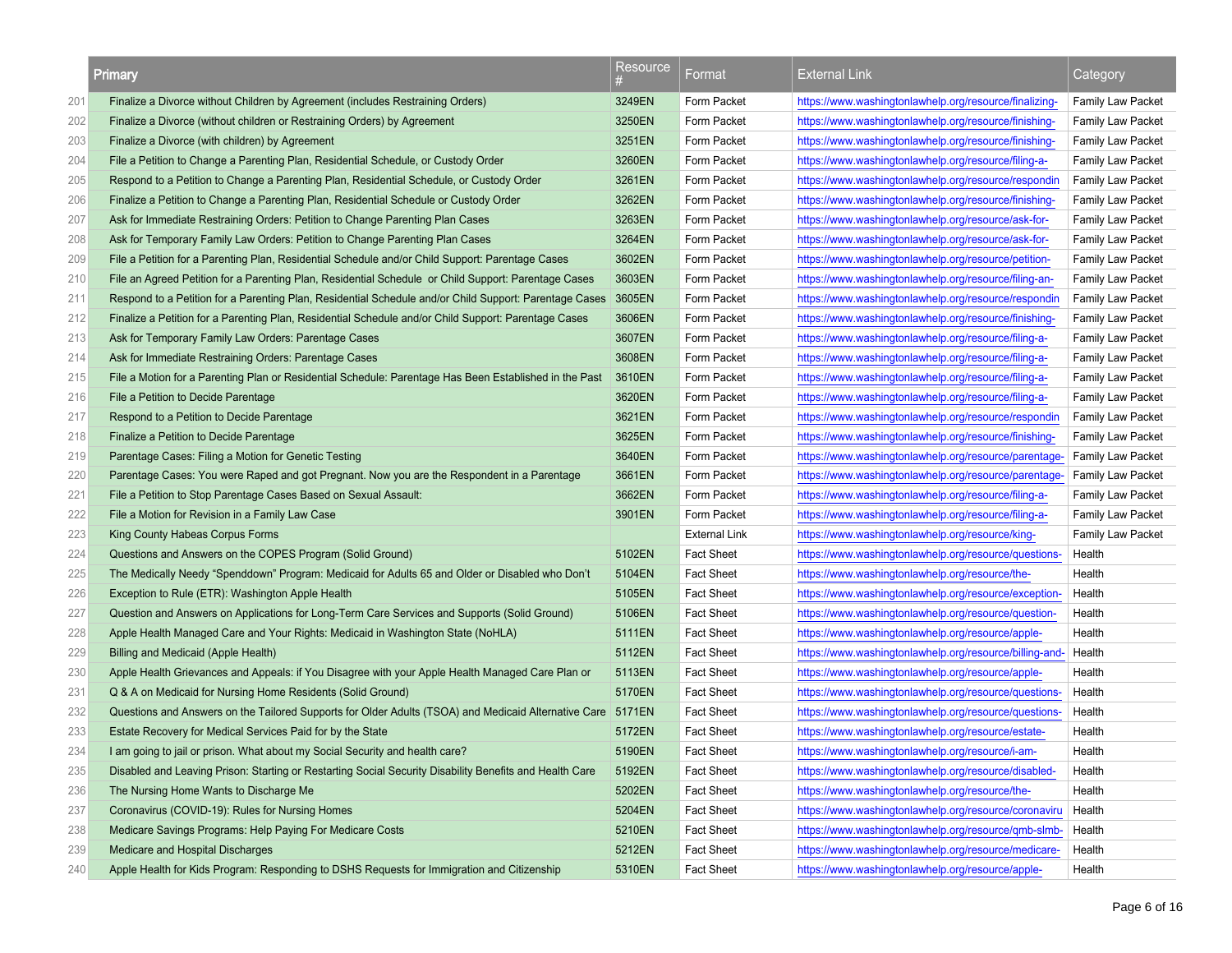|     | Primary                                                                                             | Resource | Format               | <b>External Link</b>                                   | Category |
|-----|-----------------------------------------------------------------------------------------------------|----------|----------------------|--------------------------------------------------------|----------|
| 241 | If You Disagree with your Apple Health Managed Care Plan or Have a Complaint                        | 5311EN   | <b>Fact Sheet</b>    | https://www.washingtonlawhelp.org/resource/apple-      | Health   |
| 242 | WA Apple Health for Kids Medical Programs (NoHLA)                                                   | 5312EN   | <b>Fact Sheet</b>    | https://www.washingtonlawhelp.org/resource/dshs-       | Health   |
| 243 | Health Care Coverage for Former Foster Youth (NoHLA)                                                | 5314EN   | <b>Fact Sheet</b>    | https://www.washingtonlawhelp.org/resource/health-     | Health   |
| 244 | Understanding Your CARE Tool Assessment                                                             | 5420EN   | <b>Fact Sheet</b>    | https://www.washingtonlawhelp.org/resource/understan   | Health   |
| 245 | Health Care Reform - General Information                                                            | 5707EN   | <b>Fact Sheet</b>    | https://www.washingtonlawhelp.org/resource/health-     | Health   |
| 246 | <b>Qualified Health Plans</b>                                                                       | 5708EN   | <b>Fact Sheet</b>    | https://www.washingtonlawhelp.org/resource/health-     | Health   |
| 247 | Health Care Reform - Immigrant Eligibility                                                          | 5712EN   | <b>Fact Sheet</b>    | https://www.washingtonlawhelp.org/resource/health-     | Health   |
| 248 | Can I Get Charity Care Benefits To Pay For My Hospital Bill?                                        | 5909EN   | <b>Fact Sheet</b>    | https://www.washingtonlawhelp.org/resource/charity-    | Health   |
| 249 | Reviewing and Getting Copies of Your Medical Records                                                | 5930EN   | <b>Fact Sheet</b>    | https://www.washingtonlawhelp.org/resource/your-right- | Health   |
| 250 | My Medical Records are Wrong                                                                        | 5932EN   | <b>Fact Sheet</b>    | https://www.washingtonlawhelp.org/resource/your-right- | Health   |
| 251 | When can a minor access health care without parental consent?                                       | 5934EN   | <b>Fact Sheet</b>    | https://www.washingtonlawhelp.org/resource/i-am-       | Health   |
| 252 | I'm under 18. When can I get health care without an adult's consent?                                | 5935EN   | <b>Fact Sheet</b>    | https://www.washingtonlawhelp.org/resource/im-under-   | Health   |
| 253 | Get Financial Help to Bury or Cremate Someone Who Died From COVID-19                                | 9901EN   | <b>Fact Sheet</b>    | https://www.washingtonlawhelp.org/resource/get-        | Health   |
| 254 | Health Care Options for Immigrants in WA state                                                      |          | <b>External Link</b> | https://www.washingtonlawhelp.org/resource/health-     | Health   |
| 255 | <b>Tricare Benefits Information</b>                                                                 |          | <b>External Link</b> | https://www.washingtonlawhelp.org/resource/tricare-    | Health   |
| 256 | Clark County: Pay or Vacate Notices: What are they and what if i get one?                           |          | <b>Fact Sheet</b>    | https://www.washingtonlawhelp.org/resource/clark-      | Housing  |
| 257 | Eviction Assistance and Protections for Seattle Renters                                             |          | <b>External Link</b> | https://www.washingtonlawhelp.org/resource/eviction-   | Housing  |
| 258 | Evictions from Public Housing                                                                       | 6102EN   | <b>Fact Sheet</b>    | https://www.washingtonlawhelp.org/resource/public-     | Housing  |
| 259 | <b>HUD Housing Evictions</b>                                                                        | 6103EN   | <b>Fact Sheet</b>    | https://www.washingtonlawhelp.org/resource/hud-        | Housing  |
| 260 | <b>Public Housing Grievance Procedure</b>                                                           | 6105EN   | <b>Fact Sheet</b>    | https://www.washingtonlawhelp.org/resource/public-     | Housing  |
| 261 | Protecting Your Section 8 Voucher                                                                   | 6113EN   | <b>Fact Sheet</b>    | https://www.washingtonlawhelp.org/resource/how-to-     | Housing  |
| 262 | Section 515 Grievance & Appeals Procedure                                                           | 6119EN   | <b>Fact Sheet</b>    | https://www.washingtonlawhelp.org/resource/section-    | Housing  |
| 263 | Section 515 Rural Rental Housing Eviction                                                           | 6120EN   | <b>Fact Sheet</b>    | https://www.washingtonlawhelp.org/resource/section-    | Housing  |
| 264 | Know Your Rights Before Buying a Home                                                               | 6200EN   | <b>Fact Sheet</b>    | https://www.washingtonlawhelp.org/resource/know-your-  | Housing  |
| 265 | Forfeiture of Your Real Estate Contract                                                             | 6203EN   | <b>Fact Sheet</b>    | https://www.washingtonlawhelp.org/resource/forfeiture- | Housing  |
| 266 | Property Tax Exemption for Seniors and Disabled Persons                                             | 6230EN   | <b>Fact Sheet</b>    | https://www.washingtonlawhelp.org/resource/property-   | Housing  |
| 267 | <b>Avoid Property Tax Foreclosure</b>                                                               | 6235EN   | <b>Fact Sheet</b>    | https://www.washingtonlawhelp.org/resource/options-to- | Housing  |
| 268 | Your Rights as a Tenant in Washington                                                               | 6300EN   | <b>Fact Sheet</b>    | https://www.washingtonlawhelp.org/resource/your-       | Housing  |
| 269 | <b>Tenant Screening: Your Rights</b>                                                                | 6302EN   | <b>Fact Sheet</b>    | https://www.washingtonlawhelp.org/resource/new-state-  | Housing  |
| 270 | Why Your Rental Applications Keep Getting Denied-and How to Fix it                                  | 6303EN   | <b>Fact Sheet</b>    | https://www.washingtonlawhelp.org/resource/how-to-     | Housing  |
| 271 | Washington State New 2021 Landlord / Tenant Legislation                                             | 6305EN   | Graphic              | https://www.washingtonlawhelp.org/resource/washingto   | Housing  |
| 272 | Can my landlord do that?                                                                            | 6306EN   | <b>Fact Sheet</b>    | https://www.washingtonlawhelp.org/resource/can-the-    | Housing  |
| 273 | Coronavirus (COVID-19): Can my landlord evict me now?                                               | 6308EN   | <b>Fact Sheet</b>    | https://www.washingtonlawhelp.org/resource/can-my-     | Housing  |
| 274 | I need to respond to an eviction court case as soon as possible                                     | 6309EN   | Form Packet          | https://www.washingtonlawhelp.org/resource/i-need-to-  | Housing  |
| 275 | Eviction and Your Defense                                                                           | 6310EN   | <b>Fact Sheet</b>    | https://www.washingtonlawhelp.org/resource/eviction-   | Housing  |
| 276 | Vacating (Canceling) a Judgment and Staying (Stopping) Enforcement of a Writ after You Defaulted in | 6314EN   | <b>Fact Sheet</b>    | https://www.washingtonlawhelp.org/resource/vacating-a- | Housing  |
| 277 | Going to Your Unlawful Detainer (Eviction) Hearing                                                  | 6315EN   | <b>Fact Sheet</b>    | https://www.washingtonlawhelp.org/resource/going-to-   | Housing  |
| 278 | My Landlord Locked Me Out: What Can I Do?                                                           | 6316EN   | <b>Fact Sheet</b>    | https://www.washingtonlawhelp.org/resource/my-         | Housing  |
| 279 | My Landlord Shut Off My Utilities!                                                                  | 6318EN   | <b>Fact Sheet</b>    | https://www.washingtonlawhelp.org/resource/my-         | Housing  |
| 280 | Tacoma tenants have additional protections under local laws                                         | 6319EN   | <b>Fact Sheet</b>    | https://www.washingtonlawhelp.org/resource/tacoma-     | Housing  |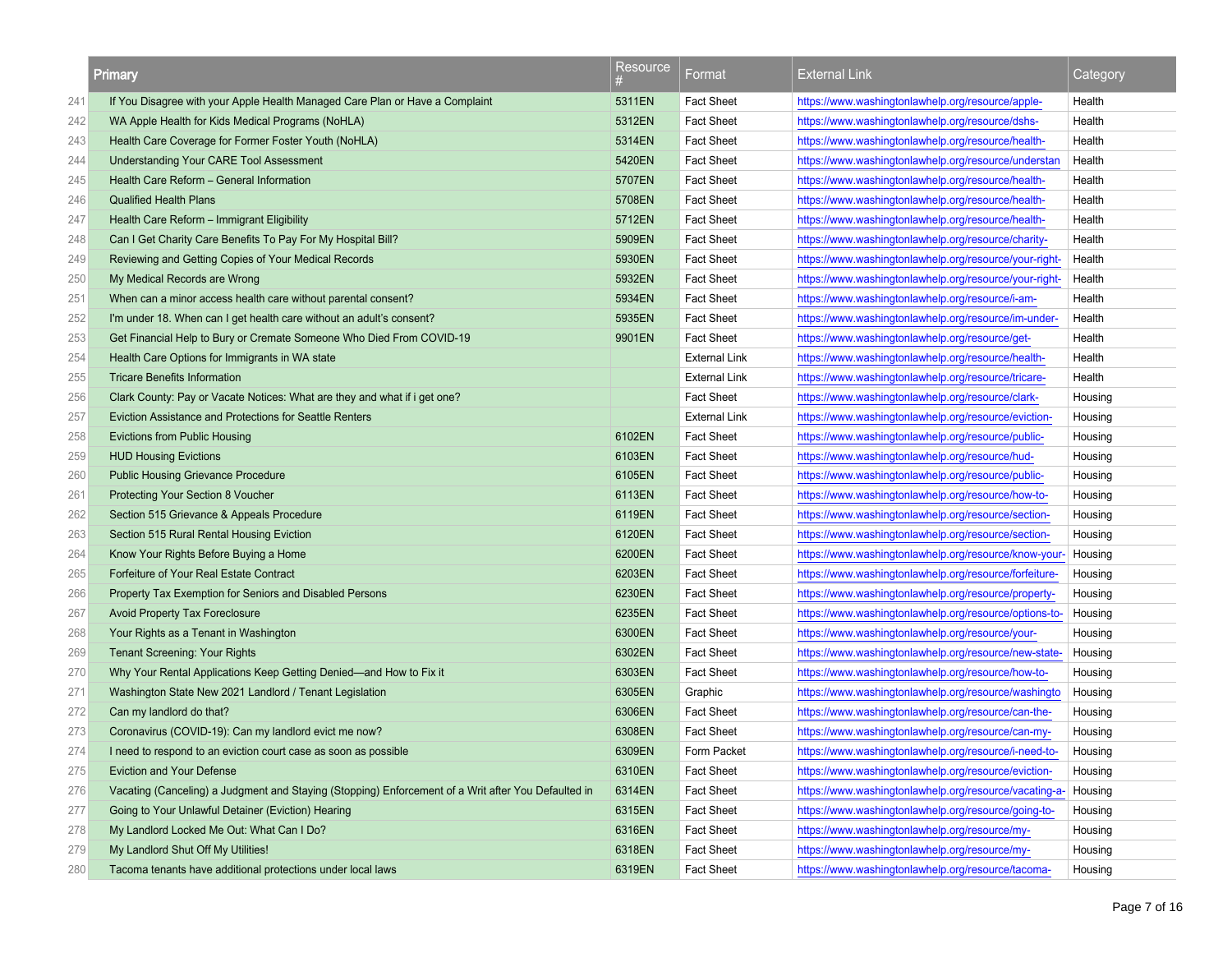|     | Primary                                                                                               | Resource | Format            | <b>External Link</b>                                   | Category |
|-----|-------------------------------------------------------------------------------------------------------|----------|-------------------|--------------------------------------------------------|----------|
| 281 | Tenants are Protected from Discrimination Based on Source of Income                                   | 6323EN   | <b>Fact Sheet</b> | https://www.washingtonlawhelp.org/resource/tenants-    | Housing  |
| 282 | My Landlord is Discriminating Against Me                                                              | 6324EN   | <b>Fact Sheet</b> | https://www.washingtonlawhelp.org/resource/my-         | Housing  |
| 283 | My Landlord Enters My Rental Unit Without My Permission                                               | 6325EN   | <b>Fact Sheet</b> | https://www.washingtonlawhelp.org/search?q=6325EN      | Housing  |
| 284 | City of Aberdeen Tenants: Information about the Rental Registration and Inspection Program (RRIP)     | 6327EN   | <b>Fact Sheet</b> | https://www.washingtonlawhelp.org/resource/city-of-    | Housing  |
| 285 | Tenants: If You Need Repairs                                                                          | 6330EN   | <b>Fact Sheet</b> | https://www.washingtonlawhelp.org/resource/tenants-    | Housing  |
| 286 | Motion to Reinstate Tenancy under RCW 59.18.410(2) and for Order of Limited Dissemination Forms       | 6334EN   | <b>Fact Sheet</b> | https://www.washingtonlawhelp.org/resource/motion-to-  | Housing  |
| 287 | Motion to Stay Enforcement of Writ of Restitution and for Payment Plan Under RCW 59.18.410(3) Forms   | 6335EN   | <b>Fact Sheet</b> | https://www.washingtonlawhelp.org/resource/motion-to-  | Housing  |
| 288 | How to interact with your landlord to avoid legal trouble                                             | 6336EN   | <b>Fact Sheet</b> | https://www.washingtonlawhelp.org/resource/i-am-       | Housing  |
| 289 | If you are a renter who has or might have Coronavirus (COVID-19)                                      | 6339EN   | <b>Fact Sheet</b> | https://www.washingtonlawhelp.org/resource/if-you-are- | Housing  |
| 290 | The Warranty of Habitability: When You Rent a Place that is not Safe to Live In                       | 6340EN   | <b>Fact Sheet</b> | https://www.washingtonlawhelp.org/resource/the-        | Housing  |
| 291 | Can my landlord raise my rent? And by how much?                                                       | 6342EN   | <b>Fact Sheet</b> | https://www.washingtonlawhelp.org/resource/can-my-     | Housing  |
| 292 | Can I change the date my rent is due?                                                                 | 6343EN   | <b>Fact Sheet</b> | https://www.washingtonlawhelp.org/resource/can-i-      | Housing  |
| 293 | Tenants Can Now Pay Most Move-In Costs in Installments                                                | 6344EN   | <b>Fact Sheet</b> | https://www.washingtonlawhelp.org/resource/tenants-    | Housing  |
| 294 | New Washington State Law: Landlords must give a "good" reason to end a tenancy or not renew a lease   | 6345EN   | <b>Fact Sheet</b> | https://www.washingtonlawhelp.org/resource/new-        | Housing  |
| 295 | New Washington State Law: Landlords must give a "good" reason to end a tenancy or not renew a lease   | 6346EN   | Advocate Guide    | https://www.washingtonlawhelp.org/resource/new-        | Housing  |
| 296 | New Washington State Law: Eviction Resolution Pilot Programs (ERPPs) and Right to an Attorney for     | 6347EN   | <b>Fact Sheet</b> | https://www.washingtonlawhelp.org/resource/new-        | Housing  |
| 297 | City of Burien: Protections and Rights for Tenants                                                    | 6348EN   | <b>Fact Sheet</b> | https://www.washingtonlawhelp.org/resource/city-of-    | Housing  |
| 298 | My Landlord Just Threatened to Evict Me!                                                              | 6349EN   | <b>Fact Sheet</b> | https://www.washingtonlawhelp.org/resource/my-         | Housing  |
| 299 | New for Seattle tenants: Additional protection from evictions, rent assistance, right to renew leases | 6350EN   | <b>Fact Sheet</b> | https://www.washingtonlawhelp.org/resource/new-for-    | Housing  |
| 300 | 2020 Changes to Washington's Landlord/Tenant and Eviction Laws                                        | 6351EN   | Graphic           | https://www.washingtonlawhelp.org/resource/2020-       | Housing  |
| 301 | My Landlord Just Gave Me a 3-day Notice to Quit                                                       | 6352EN   | <b>Fact Sheet</b> | https://www.washingtonlawhelp.org/resource/my-         | Housing  |
| 302 | My landlord just gave me a 14-Day Notice to Pay Rent or Vacate                                        | 6353EN   | <b>Fact Sheet</b> | https://www.washingtonlawhelp.org/resource/my-         | Housing  |
| 303 | My Landlord Just Gave Me a 10-Day Notice to Comply or Vacate                                          | 6354EN   | <b>Fact Sheet</b> | https://www.washingtonlawhelp.org/resource/my-         | Housing  |
| 304 | My Landlord Just Gave me a 20-Day Notice                                                              | 6355EN   | <b>Fact Sheet</b> | https://www.washingtonlawhelp.org/resource/my-         | Housing  |
| 305 | My Landlord Just Gave Me a 90-Day Notice                                                              | 6356EN   | <b>Fact Sheet</b> | https://www.washingtonlawhelp.org/resource/my-         | Housing  |
| 306 | My Landlord Just Gave Me a 60-Day Notice                                                              | 6357EN   | <b>Fact Sheet</b> | https://www.washingtonlawhelp.org/resource/my-         | Housing  |
| 307 | My Landlord Just Gave Me a 30-Day Notice                                                              | 6358EN   | <b>Fact Sheet</b> | https://www.washingtonlawhelp.org/resource/my-         | Housing  |
| 308 | My Landlord Just Gave Me a 120-Day Notice                                                             | 6359EN   | <b>Fact Sheet</b> | https://www.washingtonlawhelp.org/resource/my-         | Housing  |
| 309 | <b>Getting Your Security Deposit Back</b>                                                             | 6370EN   | <b>Fact Sheet</b> | https://www.washingtonlawhelp.org/resource/can-i-get-  | Housing  |
| 310 | Tenants' Rights: Moving Out                                                                           | 6371EN   | <b>Fact Sheet</b> | https://www.washingtonlawhelp.org/resource/tenants-    | Housing  |
| 311 | I've Moved Out. My Former Landlord Says I Owe Damages.                                                | 6372EN   | <b>Fact Sheet</b> | https://www.washingtonlawhelp.org/resource/my-former-  | Housing  |
| 312 | Tenants' Rights: The Place I'm Living in Has Been Condemned                                           | 6384EN   | <b>Fact Sheet</b> | https://www.washingtonlawhelp.org/resource/tenants-    | Housing  |
| 313 | Rent-to-Own in Washington State                                                                       | 6390EN   | <b>Fact Sheet</b> | https://www.washingtonlawhelp.org/resource/know-your-  | Housing  |
| 314 | My Landlord Just Threatened to Evict Me from my Manufactured/Mobile Home Park                         | 6500EN   | <b>Fact Sheet</b> | https://www.washingtonlawhelp.org/resource/my-         | Housing  |
| 315 | My Manufactured/Mobile Home Park Landlord Just Gave Me a 14-Day Notice to Pay or Vacate               | 6502EN   | <b>Fact Sheet</b> | https://www.washingtonlawhelp.org/resource/my-         | Housing  |
| 316 | My Manufactured/Mobile Home Park Landlord just Gave Me a 20-Day Notice to Comply or Vacate            | 6504EN   | <b>Fact Sheet</b> | https://www.washingtonlawhelp.org/resource/my-         | Housing  |
| 317 | Mobile home owners: If you fall behind on your property taxes, you can get help                       | 6506EN   | <b>Fact Sheet</b> | https://www.washingtonlawhelp.org/resource/mobile-     | Housing  |
| 318 | Problems Getting Title to Your Manufactured Home                                                      | 6510EN   | <b>Fact Sheet</b> | https://www.washingtonlawhelp.org/resource/problems-   | Housing  |
| 319 | I live in a manufactured/mobile home park. Can the park owner/landlord raise the rent, and by that    | 6512EN   | <b>Fact Sheet</b> | https://www.washingtonlawhelp.org/resource/manufactu   | Housing  |
| 320 | I live in a manufactured/mobile home park. Can the park owner/landlord change the park rules?         | 6514EN   | <b>Fact Sheet</b> | https://www.washingtonlawhelp.org/resource/manufactu   | Housing  |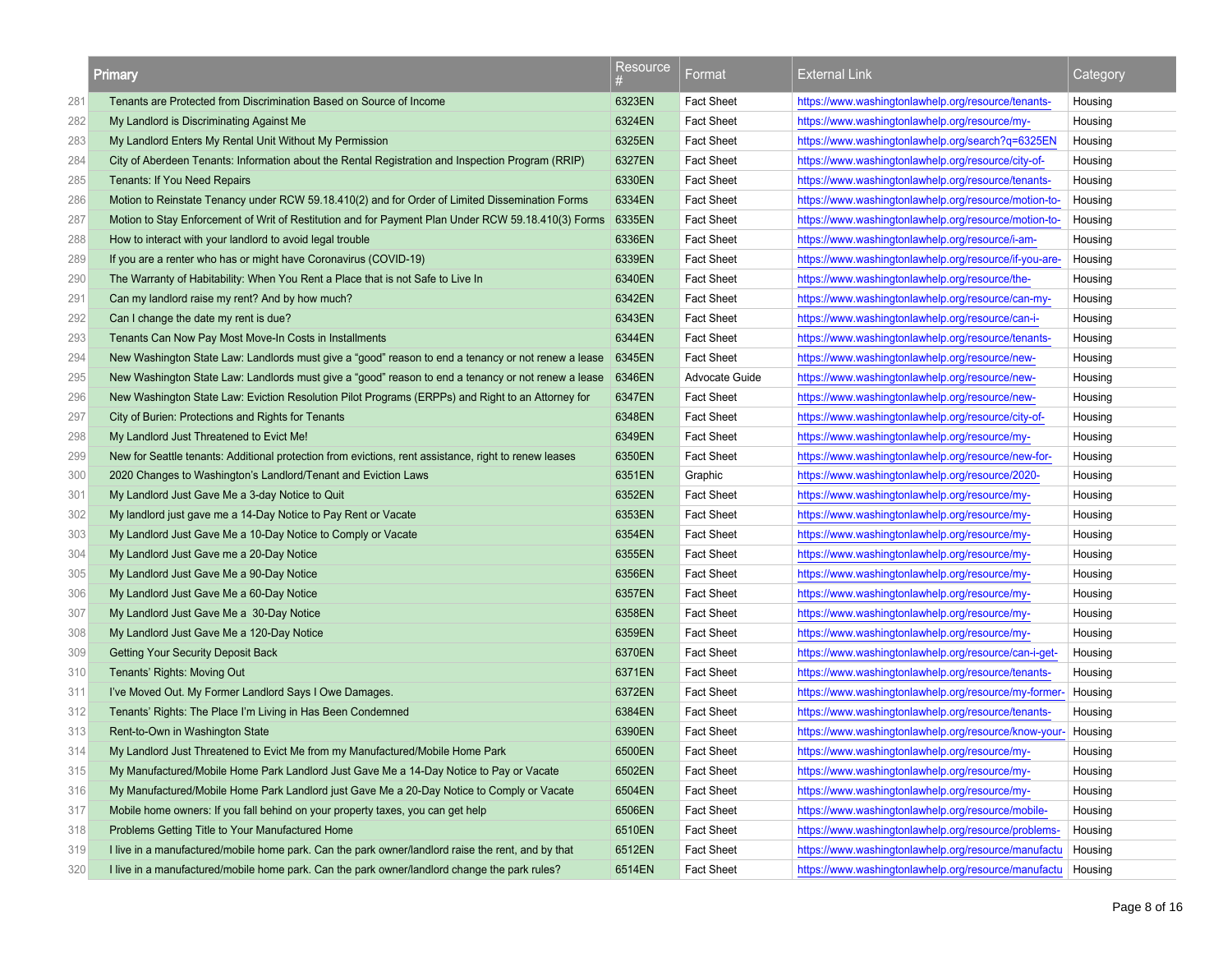|     | Primary                                                                                                  | Resource | Format               | <b>External Link</b>                                    | Category    |
|-----|----------------------------------------------------------------------------------------------------------|----------|----------------------|---------------------------------------------------------|-------------|
| 321 | My Landlord Has Not Paid Their Water Bill                                                                | 6518EN   | <b>Fact Sheet</b>    | https://www.washingtonlawhelp.org/resource/my-          | Housing     |
| 322 | I live in a trailer, motor home, or fifth wheel in an RV park. I pay rent for the lot. Do I have rights? | 6560EN   | <b>Fact Sheet</b>    | https://www.washingtonlawhelp.org/resource/i-live-in-a- | Housing     |
| 323 | Tenant Rights under the Manufactured/Mobile Home Landlord-Tenant Act                                     | 6580EN   | <b>Fact Sheet</b>    | https://www.washingtonlawhelp.org/resource/tenants-     | Housing     |
| 324 | Your Rights: Buying a Manufactured Home                                                                  | 6582EN   | <b>Fact Sheet</b>    | https://www.washingtonlawhelp.org/resource/know-your-   | Housing     |
| 325 | Washington Foreclosure Prevention Resource Guide                                                         | 6700EN   | <b>External Link</b> | https://www.washingtonlawhelp.org/resource/washingto    | Housing     |
| 326 | How to Recover Surplus Funds after a Non-Judicial Foreclosure without an Attorney                        | 6701EN   | <b>Fact Sheet</b>    | https://www.washingtonlawhelp.org/resource/how-to-      | Housing     |
| 327 | Foreclosure When You Have a Mortgage                                                                     | 6702EN   | <b>Fact Sheet</b>    | https://www.washingtonlawhelp.org/resource/foreclosure  | Housing     |
| 328 | Short Sales: A Homeowner's Guide                                                                         | 6708EN   | <b>Fact Sheet</b>    | https://www.washingtonlawhelp.org/resource/a-           | Housing     |
| 329 | What are My Rights During Foreclosure?                                                                   | 6710EN   | <b>Fact Sheet</b>    | https://www.washingtonlawhelp.org/resource/what-are-    | Housing     |
| 330 | Foreclosure Mediation: What to Expect                                                                    | 6712EN   | <b>Fact Sheet</b>    | https://www.washingtonlawhelp.org/resource/what-are-    | Housing     |
| 331 | COVID-19 (Coronavirus): If you have a Mortgage on your Home                                              | 6714EN   | <b>Fact Sheet</b>    | https://www.washingtonlawhelp.org/resource/covid-19-    | Housing     |
| 332 | Living in My Car <sup>*</sup> : Do I Have Any Rights?                                                    | 6901EN   | <b>Fact Sheet</b>    | https://www.washingtonlawhelp.org/resource/living-in-   | Housing     |
| 333 | I live in a motel or hotel. The owner is threatening to kick me out!                                     | 6902EN   | <b>Fact Sheet</b>    | https://www.washingtonlawhelp.org/resource/i-live-in-a- | Housing     |
| 334 | What are my rights in transitional housing?                                                              | 6904EN   | <b>Fact Sheet</b>    | https://www.washingtonlawhelp.org/resource/transitional | Housing     |
| 335 | Did my landlord illegally end my tenancy or evict me and what can I do about it?                         | 6906EN   | <b>Fact Sheet</b>    | https://www.washingtonlawhelp.org/resource/wrongful-    | Housing     |
| 336 | Attorney General's Manufactured Housing Dispute Resolution Service                                       |          | <b>External Link</b> | https://www.washingtonlawhelp.org/resource/attorney-    | Housing     |
| 337 | Bed Bugs & Pest Infestations                                                                             |          | <b>External Link</b> | https://www.washingtonlawhelp.org/resource/bed-bugs-    | Housing     |
| 338 | <b>Deposits</b>                                                                                          |          | <b>External Link</b> | https://www.washingtonlawhelp.org/resource/deposits     | Housing     |
| 339 | Mold & Indoor Air Quality                                                                                |          | <b>External Link</b> | https://www.washingtonlawhelp.org/resource/mold-        | Housing     |
| 340 | Sexual Harassment in Housing is Illegal                                                                  |          | <b>External Link</b> | https://www.washingtonlawhelp.org/resource/sexual-      | Housing     |
| 341 | <b>Tenant Services: Repairs</b>                                                                          |          | <b>External Link</b> | https://www.washingtonlawhelp.org/resource/tenant-      | Housing     |
| 342 | Video - Help for Domestic Violence Victims Living in Federally Subsidized or Public Housing              |          | Video - Legal Ed     | https://www.washingtonlawhelp.org/resource/video-help-  | Housing     |
| 343 | Video - Tenant Talks: Know Your Rights for Renters                                                       |          | Video - Webinar      | https://www.washingtonlawhelp.org/resource/tenant-      | Housing     |
| 344 | Immigration Status and Court Hearings in Washington State                                                | 8110EN   | <b>Fact Sheet</b>    | https://www.washingtonlawhelp.org/resource/immigratio   | Immigration |
| 345 | Coronavirus: Benefits Information for People without Immigration Status                                  | 8115EN   | <b>Fact Sheet</b>    | https://www.washingtonlawhelp.org/resource/coronaviru   | Immigration |
| 346 | Immigrants and Coronavirus (COVID-19): You Can Get Care Without Fear                                     | 8119EN   | <b>Fact Sheet</b>    | https://www.washingtonlawhelp.org/resource/immigrants   | Immigration |
| 347 | Public Charge: What You Need to Know                                                                     | 8123EN   | <b>Fact Sheet</b>    | https://www.washingtonlawhelp.org/resource/public-      | Immigration |
| 348 | Victims of Crimes and "U Visas"                                                                          | 8124EN   | <b>Fact Sheet</b>    | https://www.washingtonlawhelp.org/resource/victims-of-  | Immigration |
| 349 | VAWA Self-Petition: Immigration Relief for Victims of Domestic Violence                                  | 8125EN   | <b>Fact Sheet</b>    | https://www.washingtonlawhelp.org/resource/vawa-self-   | Immigration |
| 350 | <b>Common Questions about Naturalization</b>                                                             | 8126EN   | <b>Fact Sheet</b>    | https://www.washingtonlawhelp.org/resource/common-      | Immigration |
| 351 | How Do I Get a Disability-Based Waiver? U.S. Citizenship Application Help                                | 8129EN   | <b>Fact Sheet</b>    | https://www.washingtonlawhelp.org/resource/how-do-i-    | Immigration |
| 352 | Now that you are a U Nonimmigrant: Warnings, Rights and Responsibilities                                 | 8130EN   | <b>Fact Sheet</b>    | https://www.washingtonlawhelp.org/resource/now-that-    | Immigration |
| 353 | Help with Medical Bills for Immigrants without Legal Immigration Status                                  | 8144EN   | <b>Fact Sheet</b>    | https://www.washingtonlawhelp.org/resource/help-with-   | Immigration |
| 354 | A Guide for Immigrants, Limited English Proficient Persons and Their Advocates in Obtaining Federally    | 8151EN   | <b>Fact Sheet</b>    | https://www.washingtonlawhelp.org/resource/a-guide-     | Immigration |
| 355 | H2A Workers and Income Taxes                                                                             | 8160EN   | <b>Fact Sheet</b>    | https://www.washingtonlawhelp.org/resource/h2a-         | Immigration |
| 356 | Durable Power of Attorney for Finances for Detainees                                                     | 8164EN   | Form Packet          | https://www.washingtonlawhelp.org/resource/durable-     | Immigration |
| 357 | Planning Ahead for Your Children's Safety                                                                | 8166EN   | <b>Fact Sheet</b>    | https://www.washingtonlawhelp.org/resource/planning-    | Immigration |
| 358 | Benefits for Undocumented Individuals in Relation to COVID-19                                            |          | <b>External Link</b> | https://www.washingtonlawhelp.org/resource/coronaviru   | Immigration |
| 359 | DACA General Information & Resources                                                                     |          | <b>External Link</b> | https://www.washingtonlawhelp.org/resource/daca-        | Immigration |
| 360 | The Public Charge Test: Here's what you need to know                                                     |          | Video - Legal Ed     | https://www.washingtonlawhelp.org/resource/public-      | Immigration |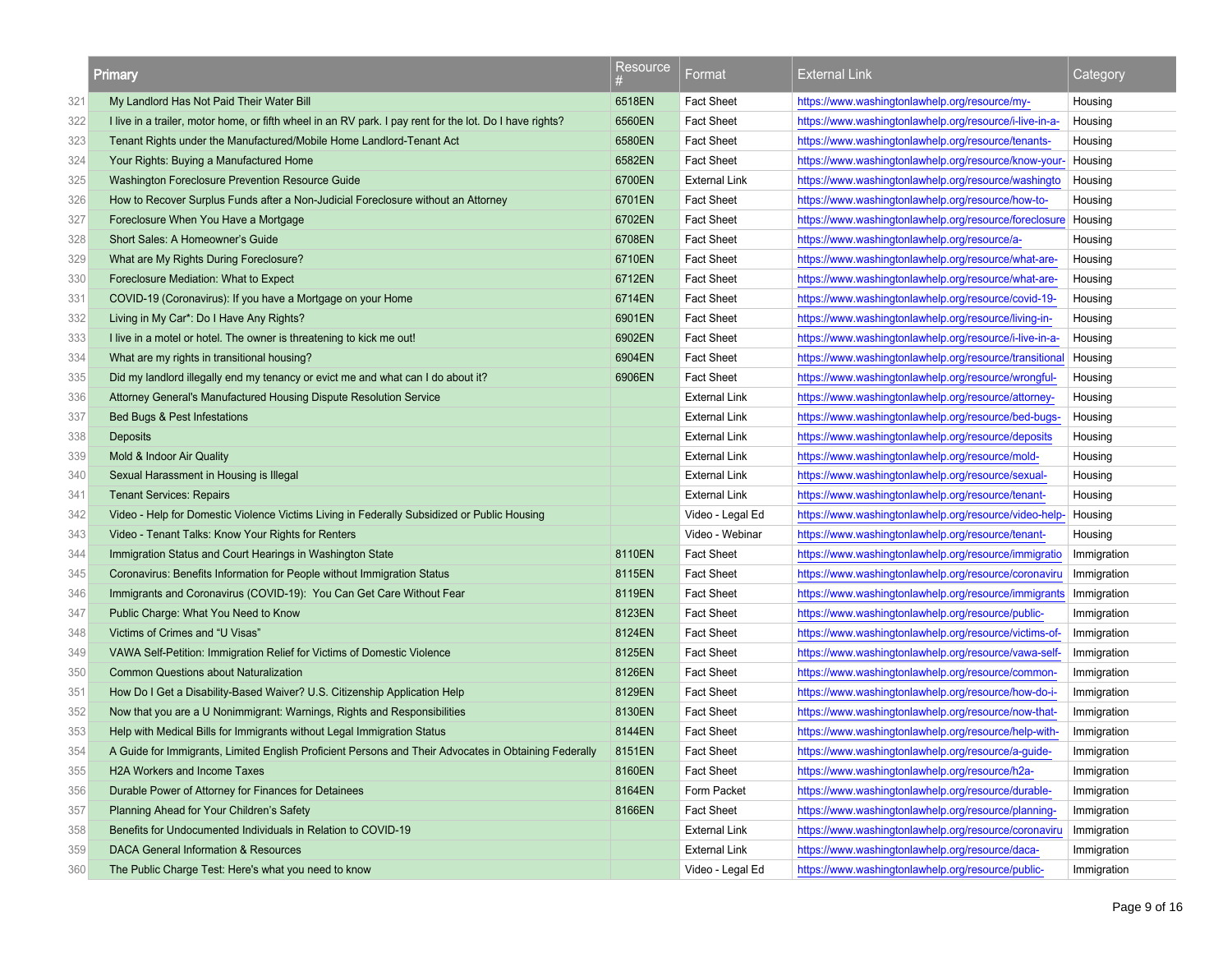|     | Primary                                                                                                | Resource | Format               | <b>External Link</b>                                     | Category                 |
|-----|--------------------------------------------------------------------------------------------------------|----------|----------------------|----------------------------------------------------------|--------------------------|
| 361 | How do I Sign Documents When I am Physically Unable?                                                   | 8401EN   | <b>Fact Sheet</b>    | https://www.washingtonlawhelp.org/resource/signing-      | Individual Rights        |
| 362 | How to Ask for a Reasonable Accommodation of Your Disability from the OAH                              | 8406EN   | <b>Fact Sheet</b>    | https://www.washingtonlawhelp.org/resource/how-to-       | Individual Rights        |
| 363 | Reasonable Accommodations and Modifications for People With Disabilities                               | 8408EN   | <b>Fact Sheet</b>    | https://www.washingtonlawhelp.org/resource/reasonabl     | Individual Rights        |
| 364 | Get Misdemeanor Convictions off Your Criminal Record                                                   | 8705EN   | <b>Fact Sheet</b>    | https://www.washingtonlawhelp.org/resource/get-          | Individual Rights        |
| 365 | Vacate a Prostitution Conviction if You Were the Victim of Trafficking                                 | 8710EN   | <b>Fact Sheet</b>    | https://www.washingtonlawhelp.org/resource/vacate-a-     | Individual Rights        |
| 366 | Vacate a Marijuana Misdemeanor Conviction                                                              | 8712EN   | <b>Fact Sheet</b>    | https://www.washingtonlawhelp.org/resource/vacate-a-     | Individual Rights        |
| 367 | Vacate a Criminal Conviction related to Treaty Indian Fishing Rights                                   | 8714EN   | <b>Fact Sheet</b>    | https://www.washingtonlawhelp.org/resource/vacate-a-     | Individual Rights        |
| 368 | How to clear ("vacate") your drug possession conviction after State v. Blake                           | 8720EN   | Form Packet          | https://www.washingtonlawhelp.org/resource/blake-        | Individual Rights        |
| 369 | FAQ: What is State v. Blake and does it affect my drug possession convictions?                         | 8721EN   | <b>Fact Sheet</b>    | https://www.washingtonlawhelp.org/resource/blake         | Individual Rights        |
| 370 | Interpreters for People with Limited English Proficiency                                               | 8902EN   | <b>Fact Sheet</b>    | https://www.washingtonlawhelp.org/resource/interpreter   | <b>Individual Rights</b> |
| 371 | Gender Marker Changes: Social Security, Driver's License, Birth Certificate, Passport, and Immigration | 8910EN   | <b>Fact Sheet</b>    | https://www.washingtonlawhelp.org/resource/gender-       | Individual Rights        |
| 372 | Gender Marker Change: Social Security Card                                                             | 8911EN   | <b>Fact Sheet</b>    | https://www.washingtonlawhelp.org/resource/gender-       | Individual Rights        |
| 373 | Gender Marker Change: Birth Certificate                                                                | 8913EN   | <b>Fact Sheet</b>    | https://www.washingtonlawhelp.org/resource/gender-       | Individual Rights        |
| 374 | Gender Marker Change: Passport                                                                         | 8914EN   | <b>Fact Sheet</b>    | https://www.washingtonlawhelp.org/resource/gender-       | Individual Rights        |
| 375 | Gender Marker Change: Immigration Documents                                                            | 8915EN   | <b>Fact Sheet</b>    | https://www.washingtonlawhelp.org/resource/gender-       | Individual Rights        |
| 376 | ASL Services: Coronavirus (COVID-19) Did You Know?                                                     |          | <b>External Link</b> | https://www.washingtonlawhelp.org/resource/asl-          | Individual Rights        |
| 377 | Change your gender designation: Driver licenses and ID cards                                           |          | <b>External Link</b> | https://www.washingtonlawhelp.org/resource/gender-       | Individual Rights        |
| 378 | Disability Rights Washington Resources                                                                 |          | <b>External Link</b> | https://www.washingtonlawhelp.org/resource/disability-   | Individual Rights        |
| 379 | Guide to Service Animals and Washington State Law Against Discrimination                               |          | <b>External Link</b> | https://www.washingtonlawhelp.org/resource/service-      | Individual Rights        |
| 380 | Reasonable Accommodations & Modifications: A Guide for Residents with Disabilities                     |          | <b>External Link</b> | https://www.washingtonlawhelp.org/resource/reasonabl     | Individual Rights        |
| 381 | Service & Companion Animal Owners - Know Your Rights!                                                  |          | <b>External Link</b> | https://www.washingtonlawhelp.org/resource/service-      | <b>Individual Rights</b> |
| 382 | Divorce, Debt, and Bankruptcy in Washington State                                                      | 0102EN   | <b>Fact Sheet</b>    | https://www.washingtonlawhelp.org/resource/community     | Money & Debt             |
| 383 | Should I File for Chapter 7 Bankruptcy?                                                                | 0103EN   | <b>Fact Sheet</b>    | https://www.washingtonlawhelp.org/resource/should-i-     | Money & Debt             |
| 384 | Prioritizing Debt - Which Bills Do I Pay First?                                                        | 0110EN   | <b>Fact Sheet</b>    | https://www.washingtonlawhelp.org/resource/prioritizing- | Money & Debt             |
| 385 | Debtors' Rights: Dealing with Collection Agencies                                                      | 0200EN   | <b>Fact Sheet</b>    | https://www.washingtonlawhelp.org/resource/debtors-      | Money & Debt             |
| 386 | How do I Answer a Lawsuit for Debt Collection?                                                         | 0205EN   | Form Packet          | https://www.washingtonlawhelp.org/resource/how-to-       | Money & Debt             |
| 387 | When Should I File a Declaration of Exempt Income and Assets?                                          | 0206EN   | Form Packet          | https://www.washingtonlawhelp.org/resource/when-         | Money & Debt             |
| 388 | Money that cannot be taken from you ("Garnished") to pay off a debt                                    | 0208EN   | <b>Fact Sheet</b>    | https://www.washingtonlawhelp.org/resource/money-        | Money & Debt             |
| 389 | <b>Supplemental Proceedings</b>                                                                        | 0210EN   | <b>Fact Sheet</b>    | https://www.washingtonlawhelp.org/resource/supplemen     | Money & Debt             |
| 390 | Getting Help with Medical Debt in Washington State                                                     | 0212EN   | <b>Fact Sheet</b>    | https://www.washingtonlawhelp.org/resource/getting-      | Money & Debt             |
| 391 | How to Claim Personal Property Exemptions                                                              | 0220EN   | Form Packet          | https://www.washingtonlawhelp.org/resource/how-to-       | Money & Debt             |
| 392 | I am not satisfied with a Construction Contractor's Work: Filing Suit against the Contractor's Bond    | 0302EN   | <b>Fact Sheet</b>    | https://www.washingtonlawhelp.org/resource/what-to-      | Money & Debt             |
| 393 | <b>Vehicle Repossession</b>                                                                            | 0310EN   | <b>Fact Sheet</b>    | https://www.washingtonlawhelp.org/resource/video-        | Money & Debt             |
| 394 | Lemon Law (ATG)                                                                                        | 0311EN   | <b>Fact Sheet</b>    | https://www.washingtonlawhelp.org/resource/tips-for-     | Money & Debt             |
| 395 | They Towed My Car                                                                                      | 0312EN   | <b>Fact Sheet</b>    | https://www.washingtonlawhelp.org/resource/what-to-      | Money & Debt             |
| 396 | What happens if there is an accident and I am uninsured?                                               | 0313EN   | <b>Fact Sheet</b>    | https://www.washingtonlawhelp.org/resource/mandatory     | Money & Debt             |
| 397 | I just bought a used car. It does not work properly.                                                   | 0314EN   | <b>Fact Sheet</b>    | https://www.washingtonlawhelp.org/resource/used-car-     | Money & Debt             |
| 398 | Reporting the Sale or Purchase of a Car                                                                | 0315EN   | <b>Fact Sheet</b>    | https://www.washingtonlawhelp.org/resource/reporting-    | Money & Debt             |
| 399 | How to Write a Demand Letter                                                                           | 0316EN   | <b>Fact Sheet</b>    | https://www.washingtonlawhelp.org/resource/how-to-       | Money & Debt             |
| 400 | How to Be a Savvy Car Owner                                                                            | 0320EN   | <b>Fact Sheet</b>    | https://www.washingtonlawhelp.org/resource/how-can-i-    | Money & Debt             |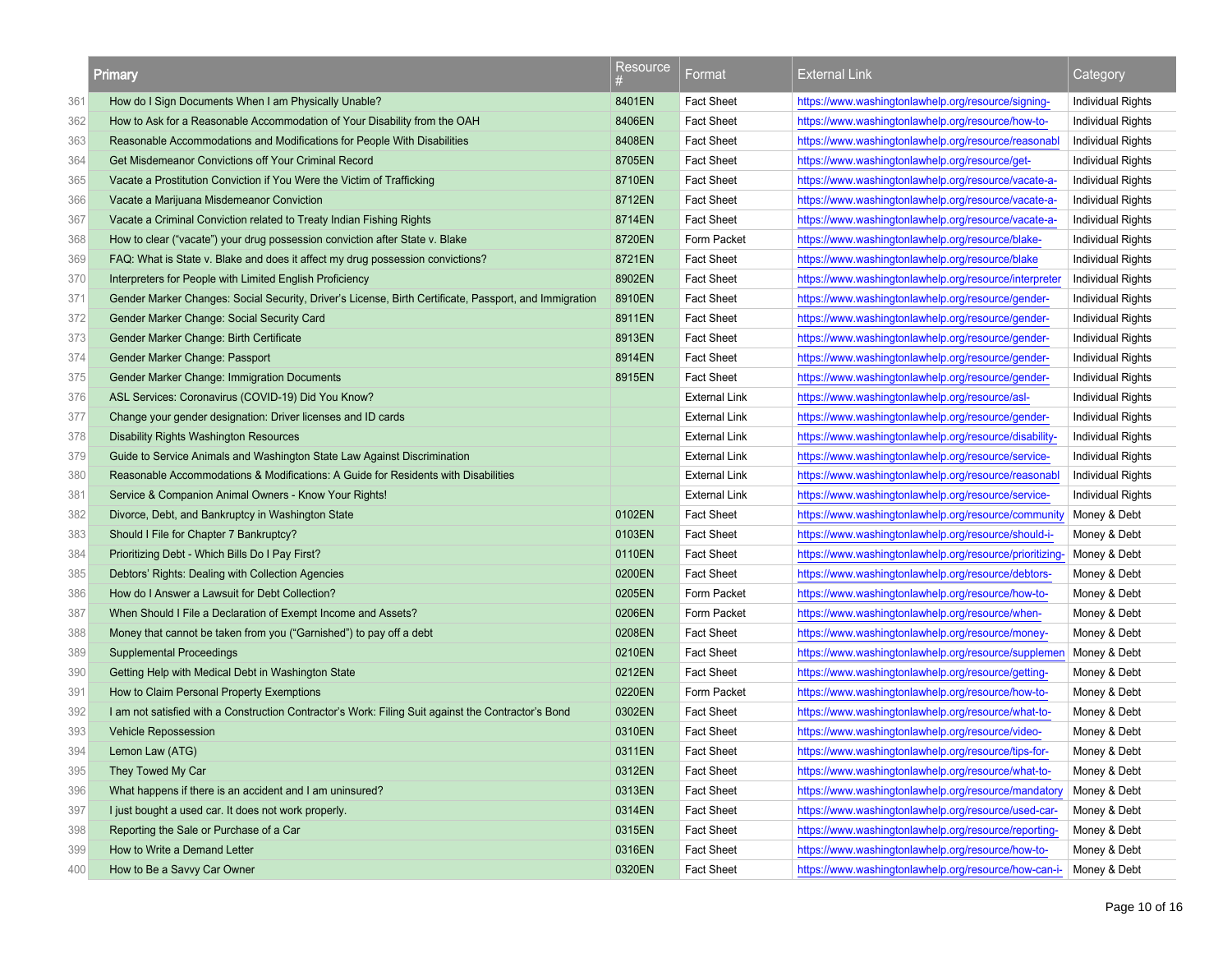|     | Primary                                                                                                     | Resource | <b>Format</b>        | <b>External Link</b>                                   | Category        |
|-----|-------------------------------------------------------------------------------------------------------------|----------|----------------------|--------------------------------------------------------|-----------------|
| 401 | Tips for Buying a Used Car                                                                                  | 0322EN   | <b>Fact Sheet</b>    | https://www.washingtonlawhelp.org/resource/tips-for-   | Money & Debt    |
| 402 | <b>Auto Repairs</b>                                                                                         | 0323EN   | <b>Fact Sheet</b>    | https://www.washingtonlawhelp.org/resource/washingto   | Money & Debt    |
| 403 | Problems Getting Title to My Vehicle                                                                        | 0324EN   | <b>Fact Sheet</b>    | https://www.washingtonlawhelp.org/resource/problems-   | Money & Debt    |
| 404 | Quieting Title to Your Vehicle                                                                              | 0325EN   | <b>Fact Sheet</b>    | https://www.washingtonlawhelp.org/resource/quieting-   | Money & Debt    |
| 405 | <b>Free Credit Reports</b>                                                                                  | 0410EN   | <b>External Link</b> | https://www.washingtonlawhelp.org/resource/your-       | Money & Debt    |
| 406 | Disputing Errors On Your Credit Report                                                                      | 0411EN   | <b>External Link</b> | https://www.washingtonlawhelp.org/resource/disputing-  | Money & Debt    |
| 407 | Coronavirus (COVID-19): You can get a free credit report every week until April 2022                        | 0412EN   | <b>Fact Sheet</b>    | https://www.washingtonlawhelp.org/resource/coronaviru  | Money & Debt    |
| 408 | What is a Payday Loan?                                                                                      | 0600EN   | <b>Fact Sheet</b>    | https://www.washingtonlawhelp.org/search?q=What+is+    | Money & Debt    |
| 409 | When You Cannot Pay Off Your Payday Loan                                                                    | 0601EN   | <b>Fact Sheet</b>    | https://www.washingtonlawhelp.org/resource/when-you-   | Money & Debt    |
| 410 | <b>Public Utilities</b>                                                                                     | 0700EN   | <b>Fact Sheet</b>    | https://www.washingtonlawhelp.org/resource/public-     | Money & Debt    |
| 411 | Coronavirus (COVID-19): I still cannot afford to pay my utilities because of COVID-19. Can they be shut     | 0710EN   | <b>Fact Sheet</b>    | https://www.washingtonlawhelp.org/resource/coronaviru  | Money & Debt    |
| 412 | Cancellation Rights (AGO)                                                                                   | 0800EN   | <b>Fact Sheet</b>    | https://www.washingtonlawhelp.org/search?q=Cancellati  | Money & Debt    |
| 413 | <b>Credit and Debit Card Scams</b>                                                                          | 0810EN   | <b>Fact Sheet</b>    | https://www.washingtonlawhelp.org/search?q=Credit+an   | Money & Debt    |
| 414 | What to do if your Identity is Stolen                                                                       | 0812EN   | Advocate Guide       | https://www.washingtonlawhelp.org/resource/identity-   | Money & Debt    |
| 415 | <b>Consumer Credit Counseling</b>                                                                           | 0902EN   | <b>Fact Sheet</b>    | https://www.washingtonlawhelp.org/resource/consumer-   | Money & Debt    |
| 416 | <b>Tax Tips</b>                                                                                             | 0904EN   | <b>Fact Sheet</b>    | https://www.washingtonlawhelp.org/resource/tax-tips    | Money & Debt    |
| 417 | New Taxpayers: Basic Info                                                                                   | 0906EN   | <b>Fact Sheet</b>    | https://www.washingtonlawhelp.org/resource/new-        | Money & Debt    |
| 418 | Get your stimulus payment by filing your taxes, even if you don't normally file!                            | 0907EN   | <b>Fact Sheet</b>    | https://www.washingtonlawhelp.org/resource/get-        | Money & Debt    |
| 419 | Do you have insurance for your car, home, or rental? You may be eligible for lower rates.                   | 0912EN   | <b>Fact Sheet</b>    | https://www.washingtonlawhelp.org/resource/lower-      | Money & Debt    |
| 420 | Discharging Student Loans Due To Disability                                                                 | 1172EN   | <b>Fact Sheet</b>    | https://www.washingtonlawhelp.org/resource/total-and-  | Money & Debt    |
| 421 | Questions and Answers: The New Expanded Child Tax Credit (CTC)                                              | 2400EN   | <b>Fact Sheet</b>    | https://www.washingtonlawhelp.org/resource/questions-  | Money & Debt    |
| 422 | Driver's licenses suspended for unpaid traffic fines may be recovered under new court order                 | 9355EN   | <b>Fact Sheet</b>    | https://www.washingtonlawhelp.org/resource/if-your-    | Money & Debt    |
| 423 | Infographic: If your driver's license was suspended for not paying traffic fines, you may be able to get it | 9357EN   | Graphic              | https://www.washingtonlawhelp.org/resource/if-your-    | Money & Debt    |
| 424 | Postcard: Was your driver's license suspended because you couldn't pay your traffic ticket?                 | 9358EN   | Graphic              | https://www.washingtonlawhelp.org/resource/if-your-    | Money & Debt    |
| 425 | <b>Cancellation Rights</b>                                                                                  |          | <b>External Link</b> | https://www.washingtonlawhelp.org/resource/cancellatio | Money & Debt    |
| 426 | Over 323,000 Borrowers to Receive Automatic Student Loan Discharge! Are You Eligible?                       |          | <b>External Link</b> | https://www.washingtonlawhelp.org/resource/automatic-  | Money & Debt    |
| 427 | Video - Bankruptcy Basics Series                                                                            |          | Video - Legal Ed     | https://www.washingtonlawhelp.org/resource/bankruptcy  | Money & Debt    |
| 428 | What to do if Your Identity is Stolen                                                                       |          | <b>External Link</b> | https://www.washingtonlawhelp.org/resource/identity-   | Money & Debt    |
| 429 | Indian Child Welfare Act                                                                                    | 9201EN   | <b>Fact Sheet</b>    | https://www.washingtonlawhelp.org/resource/indian-     | Native American |
| 430 | Indian Civil Rights Act                                                                                     | 9202EN   | <b>Fact Sheet</b>    | https://www.washingtonlawhelp.org/resource/indian-     | Native American |
| 431 | Native American Housing Assistance and Self-Determination Act (NAHASDA)                                     | 9203EN   | <b>Fact Sheet</b>    | https://www.washingtonlawhelp.org/resource/native-     | Native American |
| 432 | Overview of Indian Trust Real Property                                                                      | 9206EN   | <b>Fact Sheet</b>    | https://www.washingtonlawhelp.org/resource/overview-   | Native American |
| 433 | Native American and Alaska Native Property Owners: Exemptions from Estate Recovery                          | 9208EN   | <b>Fact Sheet</b>    | https://www.washingtonlawhelp.org/resource/exemption   | Native American |
| 434 | The Indian Arts and Crafts Act                                                                              | 9210EN   | <b>Fact Sheet</b>    | https://www.washingtonlawhelp.org/resource/the-indian- | Native American |
| 435 | Due Process in Indian Country                                                                               | 9212EN   | <b>Fact Sheet</b>    | https://www.washingtonlawhelp.org/resource/due-        | Native American |
| 436 | <b>Indian Health Service</b>                                                                                | 9215EN   | <b>Fact Sheet</b>    | https://www.washingtonlawhelp.org/resource/indian-     | Native American |
| 437 | How do my Tribal Income/Resources affect my SSI?                                                            | 9216EN   | <b>Fact Sheet</b>    | https://www.washingtonlawhelp.org/resource/how-do-     | Native American |
| 438 | From Where the Sun Rises: Addressing the Educational Achievement of Native Americans in                     |          | <b>External Link</b> | https://www.washingtonlawhelp.org/resource/from-       | Native American |
| 439 | Inheriting Indian Land Fact Sheets                                                                          |          | <b>External Link</b> | https://www.washingtonlawhelp.org/resource/inheriting- | Native American |
| 440 | <b>Tribal Court Clearing House</b>                                                                          |          | <b>External Link</b> | https://www.washingtonlawhelp.org/resource/tribal-     | Native American |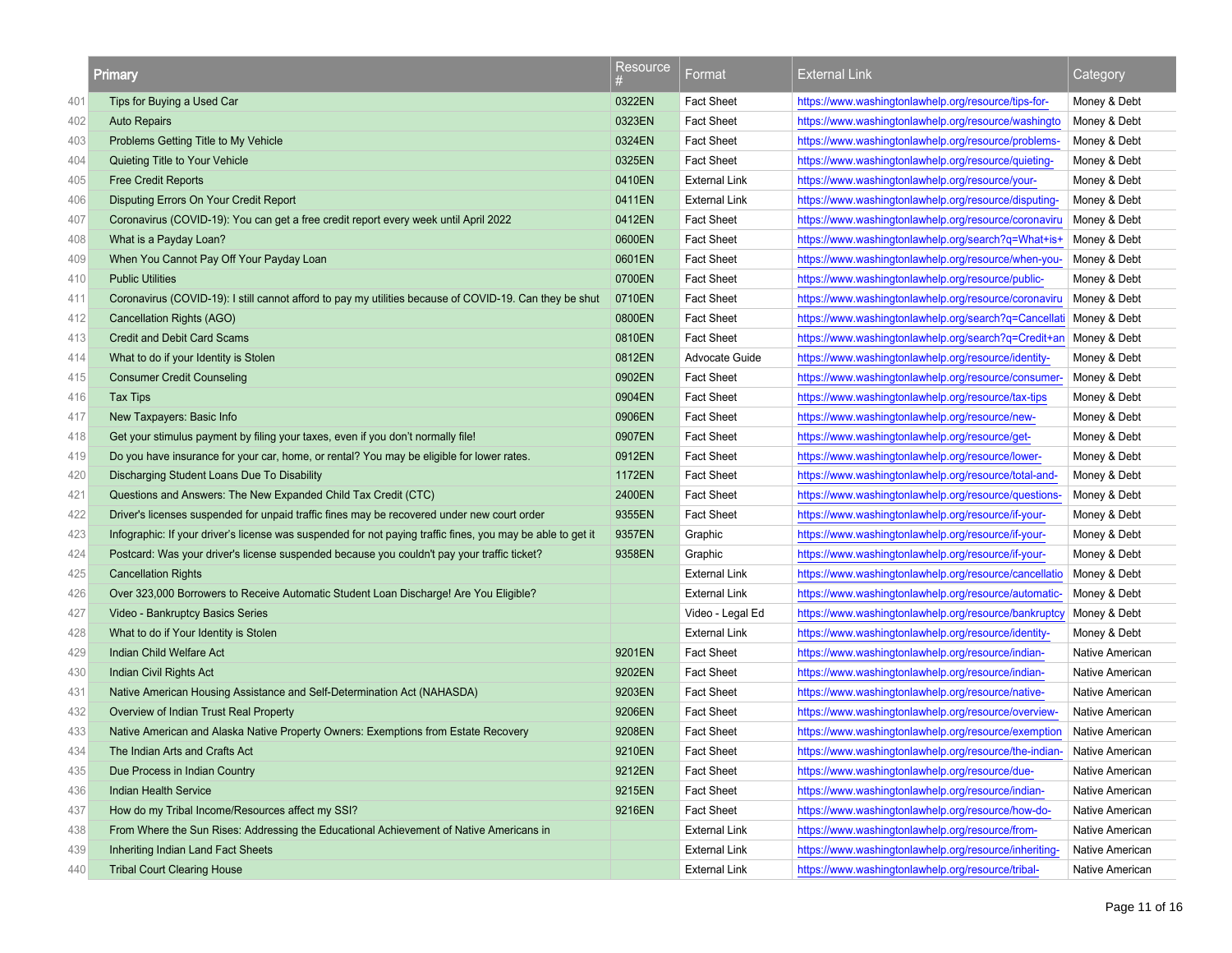|     | Primary                                                                                              | Resource | <u>Format</u>        | <b>External Link</b>                                   | Category               |
|-----|------------------------------------------------------------------------------------------------------|----------|----------------------|--------------------------------------------------------|------------------------|
| 441 | APS Investigations and Findings                                                                      | 2940EN   | <b>Fact Sheet</b>    | https://www.washingtonlawhelp.org/resource/aps-        | Personal Safety        |
| 442 | <b>CPS Investigations and Findings</b>                                                               | 2950EN   | <b>Fact Sheet</b>    | https://www.washingtonlawhelp.org/resource/cps-        | Personal Safety        |
| 443 | My Legal Rights: I was Raped and Got Pregnant                                                        | 3660EN   | <b>Fact Sheet</b>    | https://www.washingtonlawhelp.org/resource/my-legal-   | Personal Safety        |
| 444 | Domestic Violence: Can the Legal System Help Protect Me?                                             | 3700EN   | <b>Fact Sheet</b>    | https://www.washingtonlawhelp.org/resource/domestic-   | Personal Safety        |
| 445 | Get a Domestic Violence Protection Order   Printable Packet                                          | 3701EN   | <b>Fact Sheet</b>    | https://www.washingtonlawhelp.org/resource/petition-   | Personal Safety        |
| 446 | Violence against Women Act Reauthorization of 2013: New Protections for Native American Survivors of | 3702EN   | <b>Fact Sheet</b>    | https://www.washingtonlawhelp.org/resource/violence-   | <b>Personal Safety</b> |
| 447 | Should You File for a Domestic Violence Protection Order (DVPO)?                                     | 3703EN   | <b>Fact Sheet</b>    | https://www.washingtonlawhelp.org/resource/should-     | Personal Safety        |
| 448 | How to hide your address from a stalker or abuser                                                    | 3706EN   | <b>Fact Sheet</b>    | https://www.washingtonlawhelp.org/resource/how-to-     | <b>Personal Safety</b> |
| 449 | Civilian and Military Protection Orders: Which Should I Get?                                         | 3710EN   | <b>Fact Sheet</b>    | https://www.washingtonlawhelp.org/resource/civilian-   | Personal Safety        |
| 450 | Coronavirus (COVID-19): The Person who Harmed You Might be Released from Prison                      | 3712EN   | <b>Fact Sheet</b>    | https://www.washingtonlawhelp.org/resource/coronaviru  | Personal Safety        |
| 451 | Landlord/Tenant Issues for Domestic Violence Survivors                                               | 6304EN   | <b>Fact Sheet</b>    | https://www.washingtonlawhelp.org/resource/landlordten | <b>Personal Safety</b> |
| 452 | How WorkFirst can help Survivors of Family Violence                                                  | 7124EN   | <b>Fact Sheet</b>    | https://www.washingtonlawhelp.org/resource/how-        | Personal Safety        |
| 453 | Immigration, Family Law, and Domestic Violence                                                       | 8105EN   | <b>Fact Sheet</b>    | https://www.washingtonlawhelp.org/resource/immigratio  | <b>Personal Safety</b> |
| 454 | Antiharrassment: Petition for Order for Protection                                                   | 8904EN   | <b>Fact Sheet</b>    | https://www.washingtonlawhelp.org/resource/antiharass  | Personal Safety        |
| 455 | Information for Stalking Victims in WA State (Legal Voice)                                           | 8906EN   | <b>Fact Sheet</b>    | https://www.washingtonlawhelp.org/resource/are-you-    | <b>Personal Safety</b> |
| 456 | Stalking Protection Order: Forms and Instructions                                                    | 8907EN   | <b>Fact Sheet</b>    | https://www.washingtonlawhelp.org/resource/stalking-   | <b>Personal Safety</b> |
| 457 | Frequently Asked Questions about Abuse in Later Life                                                 |          | <b>External Link</b> | https://www.washingtonlawhelp.org/resource/frequently- | <b>Personal Safety</b> |
| 458 | Know Your Rights When CPS Comes Knocking                                                             |          | <b>External Link</b> | https://www.washingtonlawhelp.org/resource/know-your-  | <b>Personal Safety</b> |
| 459 | Know Your Rights: Sexual Assault in Washington State Colleges & Universities                         |          | <b>External Link</b> | https://www.washingtonlawhelp.org/resource/sexual-     | Personal Safety        |
| 460 | Leave from Work for Survivors of Domestic Violence, Sexual Assault, or Stalking                      |          | <b>External Link</b> | https://www.washingtonlawhelp.org/resource/leave-      | <b>Personal Safety</b> |
| 461 | Military Sexual Trauma                                                                               |          | <b>External Link</b> | https://www.washingtonlawhelp.org/resource/disability- | Personal Safety        |
| 462 | <b>Protection Order Advocacy Program</b>                                                             |          | <b>External Link</b> | https://www.washingtonlawhelp.org/resource/protection- | <b>Personal Safety</b> |
| 463 | What to do when your child is removed by CPS                                                         |          | <b>External Link</b> | https://www.washingtonlawhelp.org/resource/what-to-    | <b>Personal Safety</b> |
| 464 | Women's Trauma Recovery Program (WTRP)                                                               |          | <b>External Link</b> | https://www.washingtonlawhelp.org/resource/womens-     | Personal Safety        |
| 465 | Adult guardianship, conservatorship and other protective arrangements                                | 3300EN   | <b>Fact Sheet</b>    | https://www.washingtonlawhelp.org/resource/adult-      | Planning Ahead /       |
| 466 | Questions and Answers on the Community First Choice Program                                          | 5103EN   | Advocate Guide       | https://www.washingtonlawhelp.org/resource/questions-  | Planning Ahead /       |
| 467 | What You Should Know about Basic Estate Planning Documents (Sound Generations)                       | 9501EN   | <b>Fact Sheet</b>    | https://soundgenerations.org/wp-content/uploads/basic- | Planning Ahead /       |
| 468 | Claiming the Personal Property of Someone Who Has Died: DIY Affidavit for Small Estates              | 9502EN   | <b>Fact Sheet</b>    | https://www.washingtonlawhelp.org/resource/how-to-     | Planning Ahead /       |
| 469 | After a Death Occurs: A Checklist (Legal Voice)                                                      | 9505EN   | <b>Fact Sheet</b>    | https://www.washingtonlawhelp.org/resource/after-      | Planning Ahead /       |
| 470 | Planning for Death (Legal Voice)                                                                     | 9508EN   | <b>Fact Sheet</b>    | https://www.legalvoice.org/planning-death              | Planning Ahead /       |
| 471 | Dementia Legal Planning Toolkit                                                                      | 9605EN   | <b>Fact Sheet</b>    | https://www.washingtonlawhelp.org/resource/dementia-   | Planning Ahead /       |
| 472 | Health Care Directive (or Living Will)                                                               | 9607EN   | <b>Fact Sheet</b>    | https://www.washingtonlawhelp.org/resource/health-     | Planning Ahead /       |
| 473 | Durable Power of Attorney Documents                                                                  | 9608EN   | <b>Fact Sheet</b>    | https://www.washingtonlawhelp.org/resource/questions-  | Planning Ahead /       |
| 474 | Mental Health Advanced Directive                                                                     | 9610EN   | <b>Fact Sheet</b>    | https://www.washingtonlawhelp.org/resource/mental-     | Planning Ahead /       |
| 475 | Pension and Retirement Plans (Legal Voice)                                                           | 9900EN   | <b>Fact Sheet</b>    | https://www.legalvoice.org/pension-retirement          | Planning Ahead /       |
| 476 | Protecting Elders and Vulnerable Adults from Abuse and Neglect                                       | 9920EN   | <b>Fact Sheet</b>    | https://www.washingtonlawhelp.org/resource/protecting- | Planning Ahead /       |
| 477 | 2019 Supplemental Security Income (SSI) & State Supplemental Payment (SSP) Standards for             |          | Advocate Guide       | https://www.washingtonlawhelp.org/resource/2019-       | Planning Ahead /       |
| 478 | 2020 Supplemental Security Income (SSI) & State Supplemental Payment (SSP) Standards for             |          | Advocate Guide       | https://www.washingtonlawhelp.org/resource/2020-       | Planning Ahead /       |
| 479 | 2021 Supplemental Security Income (SSI) & State Supplemental Payment (SSP) Standards for             |          | Advocate Guide       | https://www.washingtonlawhelp.org/resource/2021-       | Planning Ahead /       |
| 480 | After a Death Occurs: A Checklist                                                                    |          | <b>External Link</b> | https://www.washingtonlawhelp.org/resource/after-      | Planning Ahead /       |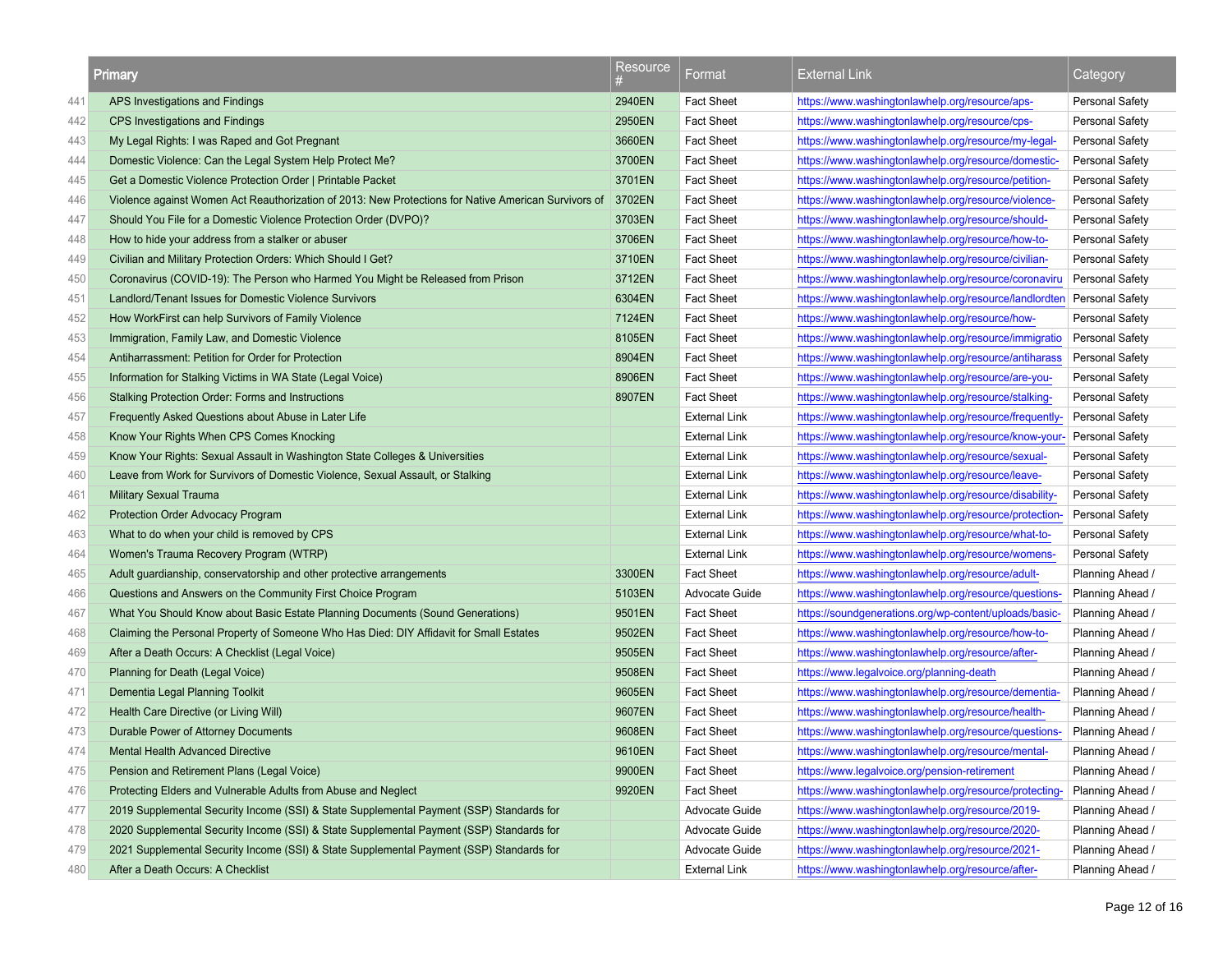|     | <b>Primary</b>                                                                | Resource | Format               | <b>External Link</b>                                  | Category         |
|-----|-------------------------------------------------------------------------------|----------|----------------------|-------------------------------------------------------|------------------|
| 481 | How to Change, Remove, or Report a Representative Payee                       |          | <b>External Link</b> | https://www.washingtonlawhelp.org/resource/how-to-    | Planning Ahead / |
| 482 | Key Medicaid Standards as of April 2013 - 4/13                                |          | Advocate Guide       | https://www.washingtonlawhelp.org/resource/key-       | Planning Ahead / |
| 483 | Key Medicaid Standards as of April 2014                                       |          | Advocate Guide       | https://www.washingtonlawhelp.org/resource/key-       | Planning Ahead / |
| 484 | Key Medicaid Standards as of April 2015                                       |          | Advocate Guide       | https://www.washingtonlawhelp.org/resource/key-       | Planning Ahead / |
| 485 | Key Medicaid Standards as of April 2016                                       |          | Advocate Guide       | https://www.washingtonlawhelp.org/resource/key-       | Planning Ahead / |
| 486 | Key Medicaid Standards as of April 2018                                       |          | Advocate Guide       | https://www.washingtonlawhelp.org/resource/key-       | Planning Ahead / |
| 487 | Key Medicaid Standards as of April 2020                                       |          | Advocate Guide       | https://www.washingtonlawhelp.org/resource/key-       | Planning Ahead / |
| 488 | Key Medicaid Standards as of April 2021                                       |          | Advocate Guide       | https://www.washingtonlawhelp.org/resource/key-       | Planning Ahead / |
| 489 | Key Medicaid Standards as of January 2013 - 1/13                              |          | Advocate Guide       | https://www.washingtonlawhelp.org/resource/key-       | Planning Ahead / |
| 490 | Key Medicaid Standards as of January 2014                                     |          | Advocate Guide       | https://www.washingtonlawhelp.org/resource/key-       | Planning Ahead / |
| 491 | Key Medicaid Standards as of January 2015                                     |          | Advocate Guide       | https://www.washingtonlawhelp.org/resource/key-       | Planning Ahead / |
| 492 | Key Medicaid Standards as of January 2016                                     |          | Advocate Guide       | https://www.washingtonlawhelp.org/resource/key-       | Planning Ahead / |
| 493 | Key Medicaid Standards as of January 2017                                     |          | Advocate Guide       | https://www.washingtonlawhelp.org/resource/key-       | Planning Ahead / |
| 494 | Key Medicaid Standards as of January 2019                                     |          | Advocate Guide       | https://www.washingtonlawhelp.org/resource/key-       | Planning Ahead / |
| 495 | Key Medicaid Standards as of January 2020                                     |          | Advocate Guide       | https://www.washingtonlawhelp.org/resource/key-       | Planning Ahead / |
| 496 | Key Medicaid Standards as of January 2021                                     |          | Advocate Guide       | https://www.washingtonlawhelp.org/resource/key-       | Planning Ahead / |
| 497 | Key Medicaid Standards as of January 2022                                     |          | Advocate Guide       | https://www.washingtonlawhelp.org/resource/key-       | Planning Ahead / |
| 498 | Key Medicaid Standards as of July 2013                                        |          | Advocate Guide       | https://www.washingtonlawhelp.org/resource/key-       | Planning Ahead / |
| 499 | Key Medicaid Standards as of July 2014                                        |          | Advocate Guide       | https://www.washingtonlawhelp.org/resource/key-       | Planning Ahead / |
| 500 | Key Medicaid Standards as of July 2015                                        |          | Advocate Guide       | https://www.washingtonlawhelp.org/resource/key-       | Planning Ahead / |
| 501 | Key Medicaid Standards as of July 2016                                        |          | Advocate Guide       | https://www.washingtonlawhelp.org/resource/key-       | Planning Ahead / |
| 502 | Key Medicaid Standards as of July 2017                                        |          | Advocate Guide       | https://www.washingtonlawhelp.org/resource/key-       | Planning Ahead / |
| 503 | Key Medicaid Standards as of July 2018                                        |          | Advocate Guide       | https://www.washingtonlawhelp.org/resource/key-       | Planning Ahead / |
| 504 | Key Medicaid Standards as of July 2019                                        |          | Advocate Guide       | https://www.washingtonlawhelp.org/resource/key-       | Planning Ahead / |
| 505 | Key Medicaid Standards as of July 2020                                        |          | Advocate Guide       | https://www.washingtonlawhelp.org/resource/key-       | Planning Ahead / |
| 506 | Key Medicaid Standards as of July 2021                                        |          | Advocate Guide       | https://www.washingtonlawhelp.org/resource/key-       | Planning Ahead / |
| 507 | Key Medicaid Standards as of October 2013                                     |          | Advocate Guide       | https://www.washingtonlawhelp.org/resource/key-       | Planning Ahead / |
| 508 | Key Medicaid Standards as of October 2014                                     |          | Advocate Guide       | https://www.washingtonlawhelp.org/resource/key-       | Planning Ahead / |
| 509 | Key Medicaid Standards as of October 2016                                     |          | Advocate Guide       | https://www.washingtonlawhelp.org/resource/key-       | Planning Ahead / |
| 510 | Key Medicaid Standards as of October 2017                                     |          | Advocate Guide       | https://www.washingtonlawhelp.org/resource/key-       | Planning Ahead / |
| 511 | Key Medicaid Standards as of October 2018                                     |          | Advocate Guide       | https://www.washingtonlawhelp.org/resource/key-       | Planning Ahead / |
| 512 | Key Medicaid Standards as of October 2019                                     |          | Advocate Guide       | https://www.washingtonlawhelp.org/resource/key-       | Planning Ahead / |
| 513 | Key Medicaid Standards as of October 2020                                     |          | Advocate Guide       | https://www.washingtonlawhelp.org/resource/key-       | Planning Ahead / |
| 514 | Key Medicaid Standards as of October 2021                                     |          | Advocate Guide       | https://www.washingtonlawhelp.org/resource/key-       | Planning Ahead / |
| 515 | <b>King County Probates</b>                                                   |          | <b>External Link</b> | https://www.washingtonlawhelp.org/resource/king-      | Planning Ahead / |
| 516 | Life and Death Planning: A Checklist                                          |          | <b>External Link</b> | https://www.washingtonlawhelp.org/resource/life-and-  | Planning Ahead / |
| 517 | Living with Dementia Mental Health Advance Directive                          |          | <b>External Link</b> | https://www.washingtonlawhelp.org/resource/alzheimers | Planning Ahead / |
| 518 | Medicaid clients and the new law requiring verification of citizenship - 6/06 |          | Advocate Guide       | https://www.washingtonlawhelp.org/resource/medicaid-  | Planning Ahead / |
| 519 | Medicare Information for 2013 - 1/13                                          |          | Advocate Guide       | https://www.washingtonlawhelp.org/resource/medicare-  | Planning Ahead / |
| 520 | Medicare Information for 2014                                                 |          | Advocate Guide       | https://www.washingtonlawhelp.org/resource/medicare-  | Planning Ahead / |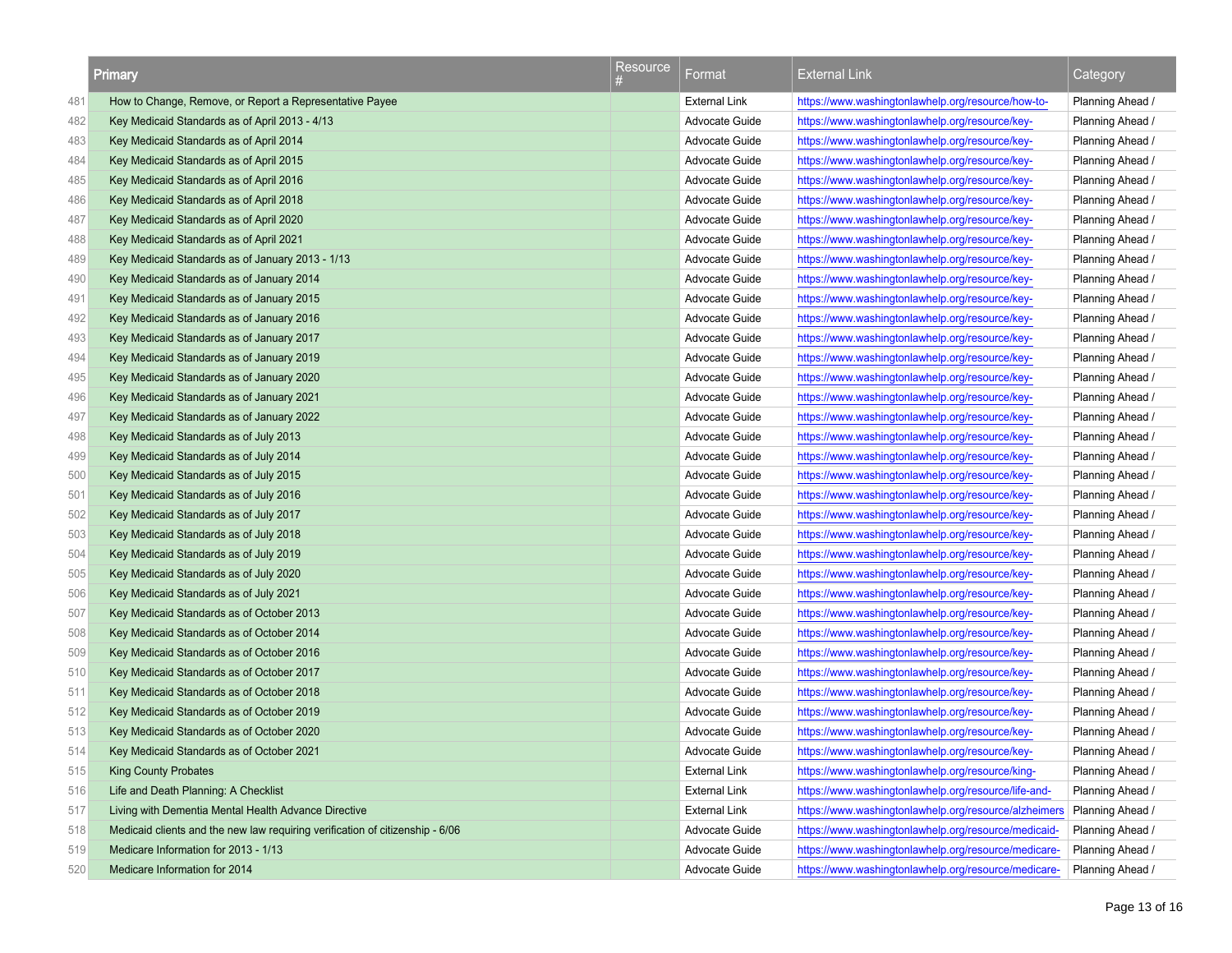|     | <b>Primary</b>                                                                                    | Resource | Format               | <b>External Link</b>                                   | Category               |
|-----|---------------------------------------------------------------------------------------------------|----------|----------------------|--------------------------------------------------------|------------------------|
| 521 | MEDICARE INFORMATION FOR 2015 - Deductibles, Premiums & Co-payments for Parts A and B             |          | Advocate Guide       | https://www.washingtonlawhelp.org/resource/medicare-   | Planning Ahead /       |
| 522 | Medicare Information for 2016 "" Deductibles, Premiums & Co-payments for Parts A and B            |          | Advocate Guide       | https://www.washingtonlawhelp.org/resource/medicare-   | Planning Ahead /       |
| 523 | Medicare Information for 2019                                                                     |          | Advocate Guide       | https://www.washingtonlawhelp.org/resource/medicare-   | Planning Ahead /       |
| 524 | Medicare Information for 2020                                                                     |          | Advocate Guide       | https://www.washingtonlawhelp.org/resource/medicare-   | Planning Ahead /       |
| 525 | Medicare Information for 2021                                                                     |          | Advocate Guide       | https://www.washingtonlawhelp.org/resource/medicare-   | Planning Ahead /       |
| 526 | Medicare Information for 2022                                                                     |          | Advocate Guide       | https://www.washingtonlawhelp.org/resource/medicare-   | Planning Ahead /       |
| 527 | Pooled-Asset Special-Needs Trusts for Medicaid & SSI Beneficiaries                                |          | Advocate Guide       | https://www.washingtonlawhelp.org/resource/pooled-     | Planning Ahead /       |
| 528 | <b>Probate Resources</b>                                                                          |          | <b>External Link</b> | https://www.washingtonlawhelp.org/resource/probate-    | Planning Ahead /       |
| 529 | Protecting Resources for Medicaid & SSI Beneficiaries with Special Needs Trusts and ABLE Accounts |          | Advocate Guide       | https://www.washingtonlawhelp.org/resource/protecting- | Planning Ahead /       |
| 530 | Putting My House in Order Form                                                                    |          | <b>External Link</b> | https://www.washingtonlawhelp.org/resource/disposition | Planning Ahead /       |
| 531 | Senior Bulletin - Key Medicaid Standards as of April 2017                                         |          | Advocate Guide       | https://www.washingtonlawhelp.org/resource/key-        | Planning Ahead /       |
| 532 | Senior Bulletin - Medicaid: Requirements for spousal annuities                                    |          | Advocate Guide       | https://www.washingtonlawhelp.org/resource/senior-     | Planning Ahead /       |
| 533 | Senior Bulletin - Medicare Information for 2017                                                   |          | Advocate Guide       | https://www.washingtonlawhelp.org/resource/medicare-   | Planning Ahead /       |
| 534 | Social Security Information for 2013 - 1/13                                                       |          | Advocate Guide       | https://www.washingtonlawhelp.org/resource/social-     | Planning Ahead /       |
| 535 | Social Security Information for 2014                                                              |          | Advocate Guide       | https://www.washingtonlawhelp.org/resource/social-     | Planning Ahead /       |
| 536 | Social Security Information for 2015                                                              |          | Advocate Guide       | https://www.washingtonlawhelp.org/resource/social-     | Planning Ahead /       |
| 537 | Social Security Information for 2016                                                              |          | Advocate Guide       | https://www.washingtonlawhelp.org/resource/social-     | Planning Ahead /       |
| 538 | Social Security Information for 2017                                                              |          | Advocate Guide       | https://www.washingtonlawhelp.org/resource/social-     | Planning Ahead /       |
| 539 | Social Security Information for 2019                                                              |          | Advocate Guide       | https://www.washingtonlawhelp.org/resource/social-     | Planning Ahead /       |
| 540 | Social Security Information for 2020                                                              |          | Advocate Guide       | https://www.washingtonlawhelp.org/resource/social-     | Planning Ahead /       |
| 541 | Social Security Information for 2021                                                              |          | Advocate Guide       | https://www.washingtonlawhelp.org/resource/social-     | Planning Ahead /       |
| 542 | Social Security Information for 2022                                                              |          | Advocate Guide       | https://www.washingtonlawhelp.org/resource/social-     | Planning Ahead /       |
| 543 | <b>Washington Wills</b>                                                                           |          | <b>External Link</b> | https://www.washingtonlawhelp.org/resource/washingto   | Planning Ahead /       |
| 544 | What You Should Know about Estate Planning Documents                                              |          | <b>External Link</b> | https://www.washingtonlawhelp.org/resource/what-you-   | Planning Ahead /       |
| 545 | \$600 Stimulus Payment from the Government                                                        | 0910EN   | <b>Fact Sheet</b>    | https://www.washingtonlawhelp.org/resource/600-        | <b>Public Benefits</b> |
| 546 | I applied for benefits. DSHS said no.                                                             | 7100EN   | <b>Fact Sheet</b>    | https://www.washingtonlawhelp.org/resource/how-to-     | <b>Public Benefits</b> |
| 547 | Exception to Rule (ETR): DSHS Programs                                                            | 7101EN   | <b>Fact Sheet</b>    | https://www.washingtonlawhelp.org/resource/exception-  | <b>Public Benefits</b> |
| 548 | How to Fight a Termination or Reduction of DSHS Public Assistance                                 | 7102EN   | <b>Fact Sheet</b>    | https://www.washingtonlawhelp.org/resource/how-to-     | <b>Public Benefits</b> |
| 549 | Fighting an Overpayment of Cash or Medical Assistance                                             | 7104EN   | <b>Fact Sheet</b>    | https://www.washingtonlawhelp.org/resource/how-to-     | <b>Public Benefits</b> |
| 550 | <b>CEAP</b> (Emergency Assistance)                                                                | 7106EN   | <b>Fact Sheet</b>    | https://www.washingtonlawhelp.org/resource/consolidat  | <b>Public Benefits</b> |
| 551 | Additional Requirements (AR): emergency cash help                                                 | 7108EN   | <b>Fact Sheet</b>    | https://www.washingtonlawhelp.org/resource/additional- | <b>Public Benefits</b> |
| 552 | <b>Welfare Fraud</b>                                                                              | 7116EN   | <b>Fact Sheet</b>    | https://www.washingtonlawhelp.org/resource/welfare-    | <b>Public Benefits</b> |
| 553 | <b>Diversion Cash Assistance</b>                                                                  | 7121EN   | <b>Fact Sheet</b>    | https://www.washingtonlawhelp.org/resource/diversion-  | <b>Public Benefits</b> |
| 554 | Temporary Assistance for Needy Families (TANF) for Teen Parents                                   | 7122EN   | <b>Fact Sheet</b>    | https://www.washingtonlawhelp.org/resource/temporary-  | <b>Public Benefits</b> |
| 555 | Temporary Assistance for Needy Families - The Basics                                              | 7123EN   | <b>Fact Sheet</b>    | https://www.washingtonlawhelp.org/resource/welfare-    | <b>Public Benefits</b> |
| 556 | Q & A about Workfirst: The Basics                                                                 | 7126EN   | <b>Fact Sheet</b>    | https://www.washingtonlawhelp.org/resource/questions-  | <b>Public Benefits</b> |
| 557 | <b>WorkFirst Sanctions</b>                                                                        | 7132EN   | <b>Fact Sheet</b>    | https://www.washingtonlawhelp.org/resource/workfirst-  | <b>Public Benefits</b> |
| 558 | <b>Workfirst IRP</b>                                                                              | 7134EN   | <b>Fact Sheet</b>    | https://www.washingtonlawhelp.org/resource/workfirst-  | <b>Public Benefits</b> |
| 559 | <b>WorkFirst Education and Training Opportunities</b>                                             | 7135EN   | <b>Fact Sheet</b>    | https://www.washingtonlawhelp.org/resource/workfirst-  | <b>Public Benefits</b> |
| 560 | <b>TANF for Working Families</b>                                                                  | 7137EN   | <b>Fact Sheet</b>    | https://www.washingtonlawhelp.org/resource/workfirst-  | <b>Public Benefits</b> |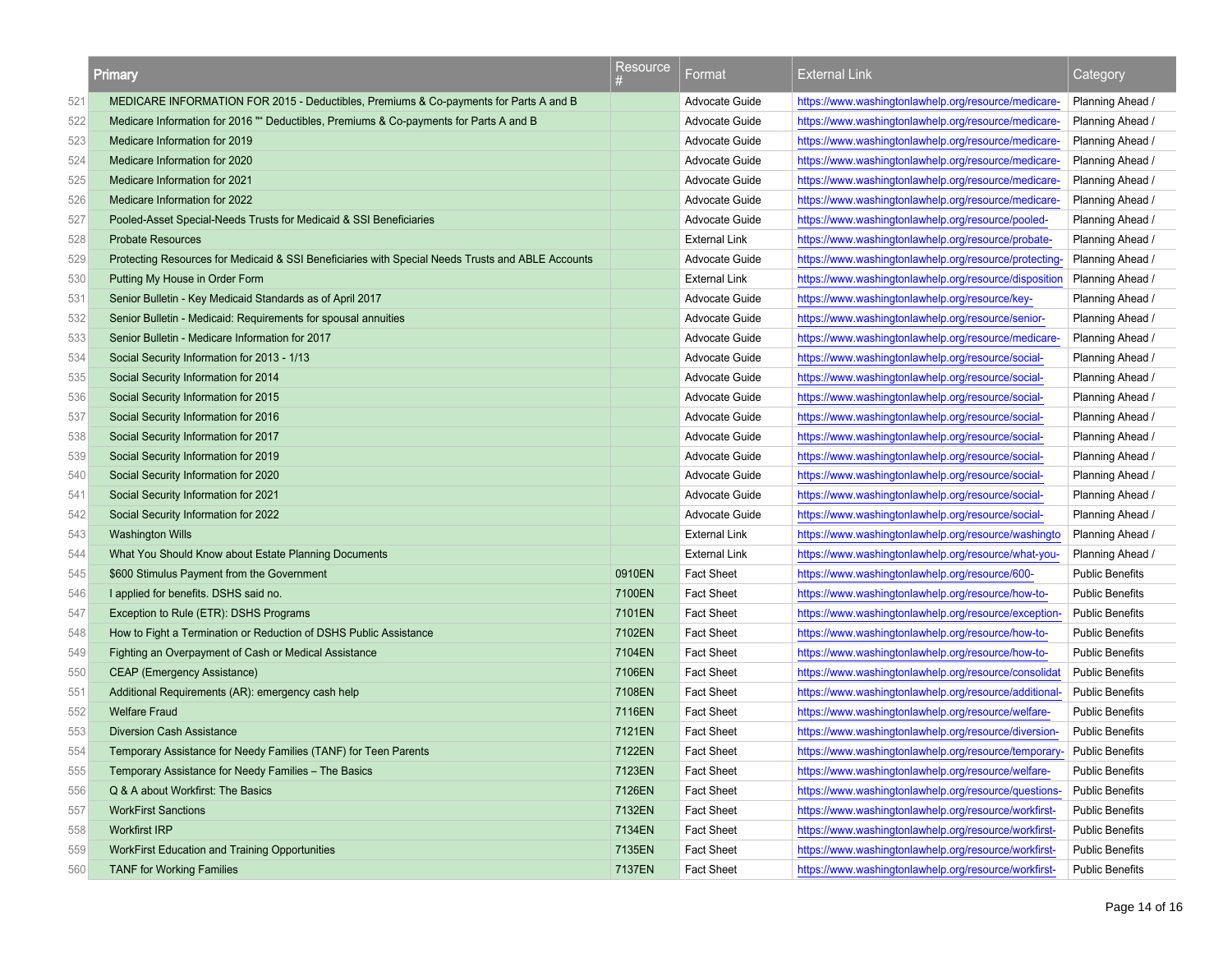|     | Primary                                                                                                    | Resource | Format               | <b>External Link</b>                                   | Category               |
|-----|------------------------------------------------------------------------------------------------------------|----------|----------------------|--------------------------------------------------------|------------------------|
| 561 | <b>TANF and WorkFirst for College Students</b>                                                             | 7138EN   | <b>Fact Sheet</b>    | https://www.washingtonlawhelp.org/resource/tanf-and-   | <b>Public Benefits</b> |
| 562 | DSHS Benefits and Lump Sum Payments                                                                        | 7140EN   | <b>Fact Sheet</b>    | https://www.washingtonlawhelp.org/resource/how-dshs-   | <b>Public Benefits</b> |
| 563 | <b>DSHS Support Services for WorkFirst Participants</b>                                                    | 7146EN   | <b>Fact Sheet</b>    | https://www.washingtonlawhelp.org/resource/dshs-       | <b>Public Benefits</b> |
| 564 | Questions and Answers: The TANF 5 Year Time Limit                                                          | 7150EN   | <b>Fact Sheet</b>    | https://www.washingtonlawhelp.org/resource/questions-  | <b>Public Benefits</b> |
| 565 | DSHS Help for People with Disabilities: Necessary Supplemental Accommodations (NSA)                        | 7151EN   | <b>Fact Sheet</b>    | https://www.washingtonlawhelp.org/resource/dshs-help-  | <b>Public Benefits</b> |
| 566 | Same-Sex Couples and Social Security                                                                       | 7202EN   | <b>Fact Sheet</b>    | https://www.washingtonlawhelp.org/resource/same-sex-   | <b>Public Benefits</b> |
| 567 | <b>Social Security Survivor Benefits</b>                                                                   | 7204EN   | <b>Fact Sheet</b>    | https://www.washingtonlawhelp.org/resource/social-     | <b>Public Benefits</b> |
| 568 | How to Change, Remove, or Report a Representative Payee (Disability Rights Washington)                     | 7206EN   | <b>Fact Sheet</b>    | https://www.disabilityrightswa.org/publications/how-   | <b>Public Benefits</b> |
| 569 | Do You Need Food Assistance Right Away?                                                                    | 7301EN   | <b>Fact Sheet</b>    | https://www.washingtonlawhelp.org/resource/do-you-     | <b>Public Benefits</b> |
| 570 | Fighting a Food Assistance Overpayment                                                                     | 7304EN   | <b>Fact Sheet</b>    | https://www.washingtonlawhelp.org/resource/fighting-a- | <b>Public Benefits</b> |
| 571 | Fighting a Reduction or Termination of SSI or SSDI Based on Non-Disability Reasons                         | 7400EN   | <b>Fact Sheet</b>    | https://www.washingtonlawhelp.org/resource/how-to-     | <b>Public Benefits</b> |
| 572 | How to Fight Your SSI or SSD Denial                                                                        | 7401EN   | <b>Fact Sheet</b>    | https://www.washingtonlawhelp.org/resource/how-to-     | <b>Public Benefits</b> |
| 573 | Fighting a Termination of SSI or SSD When Social Security Decides You Are No Longer Disabled               | 7402EN   | <b>Fact Sheet</b>    | https://www.washingtonlawhelp.org/resource/how-to-     | <b>Public Benefits</b> |
| 574 | Fighting an SSI or SSDI Overpayment Notice                                                                 | 7403EN   | <b>Fact Sheet</b>    | https://www.washingtonlawhelp.org/resource/how-to-     | <b>Public Benefits</b> |
| 575 | Am I eligible for Social Security benefits if there is a warrant out for my arrest or I violated parole or | 7405EN   | <b>Fact Sheet</b>    | https://www.washingtonlawhelp.org/resource/am-i-       | <b>Public Benefits</b> |
| 576 | Am I eligible for DSHS benefits if I have an arrest warrant or violated probation or parole?               | 7406EN   | <b>Fact Sheet</b>    | https://www.washingtonlawhelp.org/resource/am-i-       | <b>Public Benefits</b> |
| 577 | SSA has simplified the waiver process for some overpayments during the pandemic                            | 7501EN   | <b>Fact Sheet</b>    | https://www.washingtonlawhelp.org/resource/ssa-has-    | <b>Public Benefits</b> |
| 578 | How do I Represent Myself at an Unemployment Compensation Hearing? (ULP)                                   | 7600EN   | <b>Fact Sheet</b>    | https://www.washingtonlawhelp.org/resource/how-do-i-   | <b>Public Benefits</b> |
| 579 | How to Appeal a Denial Of Unemployment to Superior Court (ULP)                                             | 7602EN   | <b>Fact Sheet</b>    | https://www.washingtonlawhelp.org/resource/how-do-i-   | <b>Public Benefits</b> |
| 580 | If you are having any problems with Unemployment Benefits, you can ask your elected officials for help.    | 7606EN   | <b>Fact Sheet</b>    | https://www.washingtonlawhelp.org/resource/if-you-are- | <b>Public Benefits</b> |
| 581 | What do I do if I receive an overpayment notice from the Employment Security Department?                   | 7608EN   | <b>Fact Sheet</b>    | https://www.washingtonlawhelp.org/resource/overpayme   | <b>Public Benefits</b> |
| 582 | Have you been laid off or have your hours been reduced due to COVID-19?                                    | 7610EN   | <b>Fact Sheet</b>    | https://www.washingtonlawhelp.org/resource/have-you-   | <b>Public Benefits</b> |
| 583 | Coronavirus (COVID-19): Is someone else wrongfully getting your unemployment benefits?                     | 7612EN   | <b>Fact Sheet</b>    | https://www.washingtonlawhelp.org/resource/coronaviru  | <b>Public Benefits</b> |
| 584 | Veterans' Assistance Fund                                                                                  | 7700EN   | <b>Fact Sheet</b>    | https://www.washingtonlawhelp.org/resource/veterans-   | <b>Public Benefits</b> |
| 585 | <b>Improved Pension Program</b>                                                                            | 7702EN   | <b>Fact Sheet</b>    | https://www.washingtonlawhelp.org/resource/improved-   | <b>Public Benefits</b> |
| 586 | Can the VA stop my benefits because I have an arrest warrant or violated probation/parole?                 | 7704EN   | <b>Fact Sheet</b>    | https://www.washingtonlawhelp.org/resource/can-the-    | <b>Public Benefits</b> |
| 587 | ABD Denial/Termination: Medical Reasons                                                                    | 7811EN   | <b>Fact Sheet</b>    | https://www.washingtonlawhelp.org/resource/aged-       | <b>Public Benefits</b> |
| 588 | Help for People Unable to Work: ABD and HEN                                                                | 7812EN   | <b>Fact Sheet</b>    | https://www.washingtonlawhelp.org/resource/help-for-   | <b>Public Benefits</b> |
| 589 | How to Fight a Denial or Termination of Eligibility for the Housing and Essential Needs (HEN) Referral     | 7813EN   | <b>Fact Sheet</b>    | https://www.washingtonlawhelp.org/resource/how-fight-  | <b>Public Benefits</b> |
| 590 | Your Rights Dealing with DSHS                                                                              | 7900EN   | <b>Fact Sheet</b>    | https://www.washingtonlawhelp.org/resource/what-are-   | <b>Public Benefits</b> |
| 591 | Applying for Public Assistance                                                                             | 7903EN   | <b>Fact Sheet</b>    | https://www.washingtonlawhelp.org/resource/applying-   | <b>Public Benefits</b> |
| 592 | Representing Yourself at an Administrative Hearing                                                         | 7910EN   | <b>Fact Sheet</b>    | https://www.washingtonlawhelp.org/resource/representi  | <b>Public Benefits</b> |
| 593 | DSHS and HCA Overpayments: What is "Equitable Estoppel"?                                                   | 7912EN   | <b>Fact Sheet</b>    | https://www.washingtonlawhelp.org/resource/how-to-     | <b>Public Benefits</b> |
| 594 | How to Petition for Superior Court Review - Administrative Decision Relating to Public Benefits            | 7917EN   | <b>Fact Sheet</b>    | https://www.washingtonlawhelp.org/resource/how-to-     | <b>Public Benefits</b> |
| 595 | Washington Public Assistance for Immigrant Victims of Domestic Violence                                    | 7924EN   | <b>Fact Sheet</b>    | https://www.washingtonlawhelp.org/resource/washingto   | <b>Public Benefits</b> |
| 596 | Washington Public Assistance for Lawfully Present Immigrants                                               | 7928EN   | <b>Fact Sheet</b>    | https://www.washingtonlawhelp.org/resource/washingto   | <b>Public Benefits</b> |
| 597 | Washington Public Assistance for Refugees and Other Humanitarian Entrants                                  | 7932EN   | <b>Fact Sheet</b>    | https://www.washingtonlawhelp.org/resource/washingto   | <b>Public Benefits</b> |
| 598 | Washington Public Assistance for Victims of Trafficking                                                    | 7933EN   | <b>Fact Sheet</b>    | https://www.washingtonlawhelp.org/resource/washingto   | <b>Public Benefits</b> |
| 599 | Washington Public Assistance for Immigrants Who Are Not Lawfully Present                                   | 7934EN   | <b>Fact Sheet</b>    | https://www.washingtonlawhelp.org/resource/washingto   | <b>Public Benefits</b> |
| 600 | Accessing Information on Medicare Benefits for LGBT People                                                 |          | <b>External Link</b> | https://www.washingtonlawhelp.org/resource/accessing-  | <b>Public Benefits</b> |